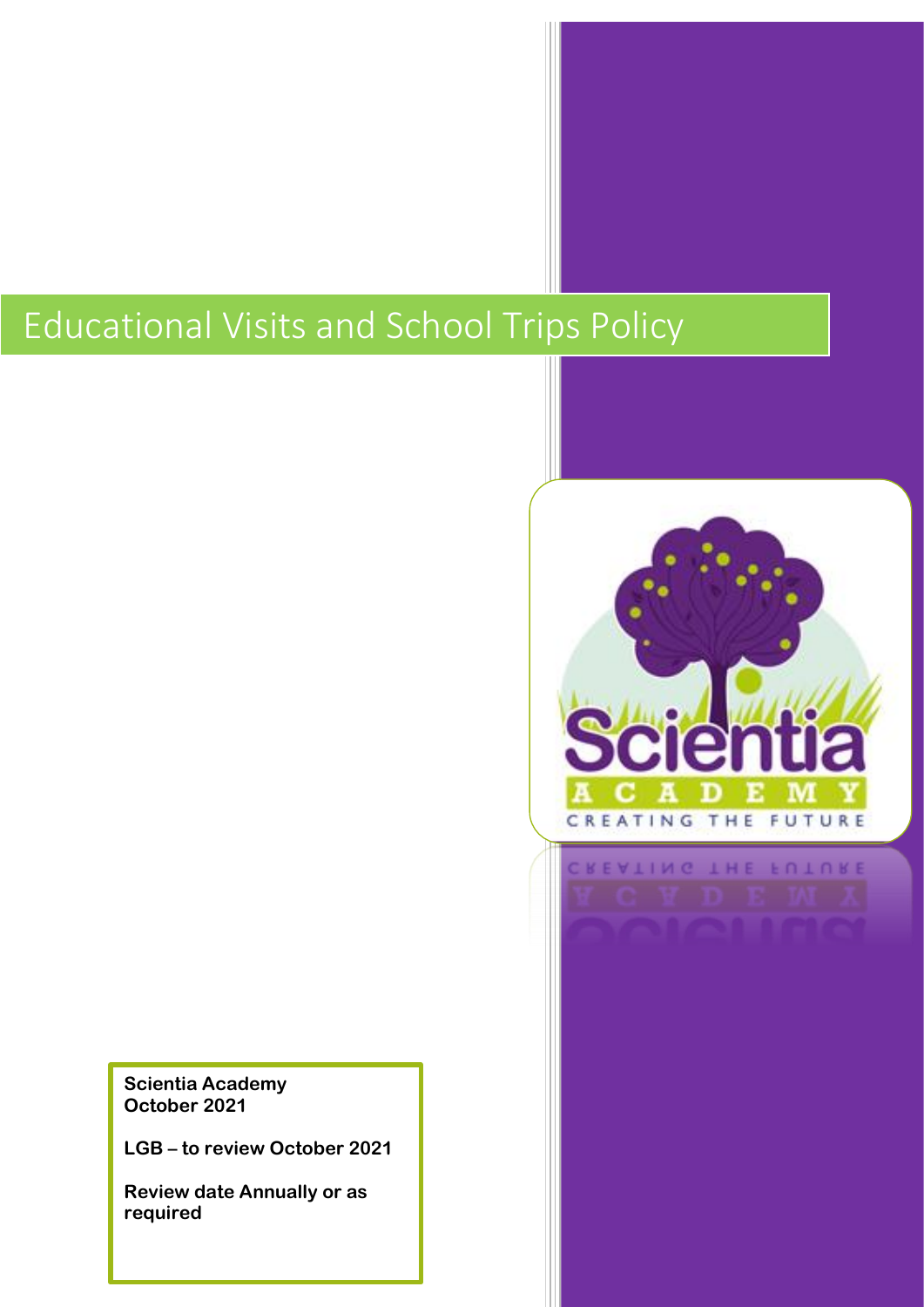### **Contents:**

#### **Statement of Intent**

- 1. Legal Framework
- 2. Definitions
- 3. Key Roles and Responsibilities
- 4. Planning School Trips
- 5. Risk Assessment Process
- 6. Vetting Providers
- 7. Equal Opportunities
- 8. Parental Consent
- 9. Staffing Ratios
- 10. Insurance and Licensing
- 11. Accidents and Incidents
- 12. Missing Person Procedure
- 13. Pupils with SEND
- 14. Finance
- 15. Foreign Trips
- 16. Evaluating Trips and Visits
- 17. Monitoring and Review

#### **Appendices**

- Appendix 1 Annual Consent Form for all Educational Visits and School Trips
- Appendix 2 Consent Form for Specific Educational Visits and School Trips
- Appendix 3 Educational Visits and School Trips Checklist
- Appendix 4 Educational Visits and School Trips Risk Assessment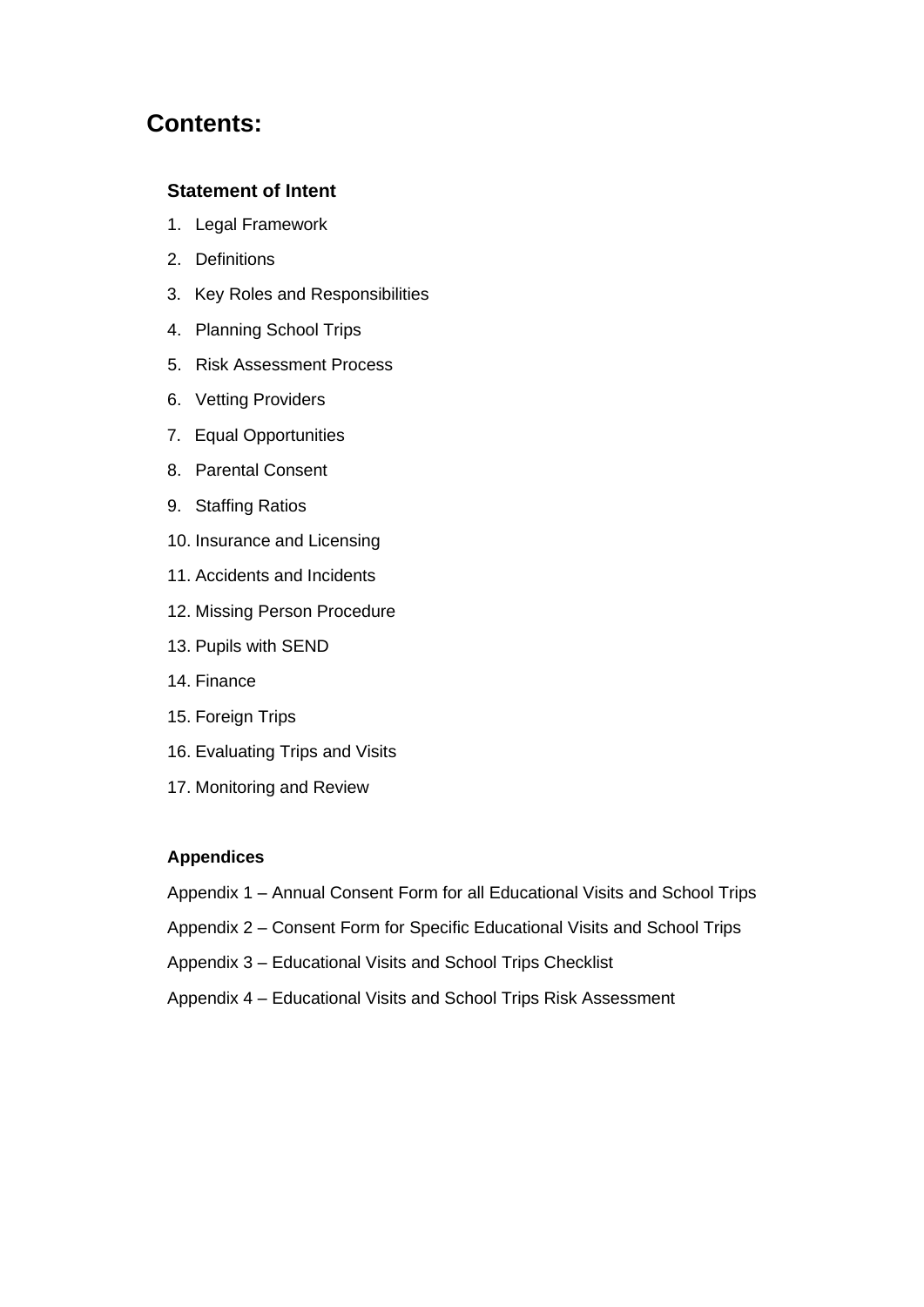#### **Statement of Intent**

#### **Scientia Academy:**

- Understands that visits and trips can be effective ways of motivating pupils, and they can often offer unique educational experiences.
- The school aims to ensure that pupils are engaged in their learning and are given opportunities to explore this in a more practical setting.
- The school takes the health and wellbeing of our staff and pupils very seriously.
- This policy has been designed in line with DfE and HSE guidance and details our responsibilities for pupils and staff members while out on educational visits and school trips.
- The school is responsible for the health and safety of pupils, members of staff and volunteers and aims to protect them from getting hurt while out on educational visits or school trips.

Signed by:

**Headteacher Contact Date:** Date:

and Chair of Governors and Date: Chair of Governors and Date:

Review date: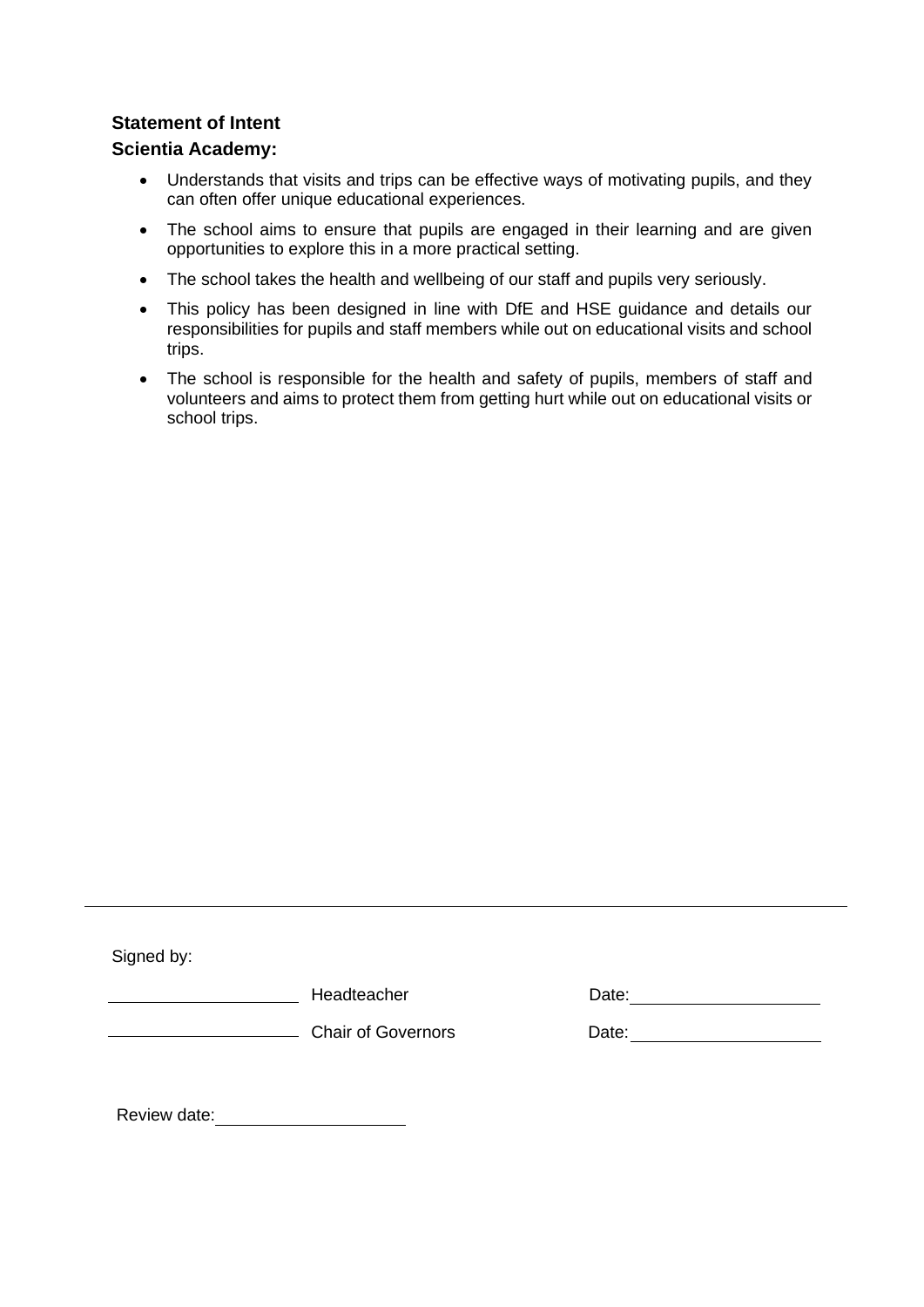#### 1. **Legal Framework**

This policy has been created with due regard to all relevant legislation and statutory guidance including, but not limited to, the following:

- The Health and Safety at Work etc Act 1974
- HSE (2011) School Trips and Outdoor Learning Activities
- DfE (2018) Charging for School Activities
- DfE (2018) Health and Safety on Educational Visits

#### 2. **Definitions**

**'In Loco Parentis'** means that the group leader of any school trip or educational visit has a duty of care over the pupils in place of a parent.

**'School Trip'** means any educational visit, foreign trip, away-day or residential holiday organised by the school which takes pupils and staff members off-site.

**'Residential'** means any school trip which includes an overnight stay.

Activities of an **'Adventurous Nature'** include, but are not limited to, the following:

- Trekking
- Caving
- Skiing
- Water Sports
- Climbing

**'Swimming Lessons'** means attending swimming lessons at a venue.

**'Evolve'** where all trip requests are to be made so that the educational visits co-ordinators can approve them.

#### 3. **Key Roles and Responsibilities**

The Governing Body are responsible for:

- The overall implementation of this policy.
- Ensuring that this policy, as written, does not discriminate on any grounds including, but not limited to: ethnicity or national origin, culture, religion, gender, disability or sexual orientation.
- Handling complaints regarding this policy as outlined in the school's Complaints Policy.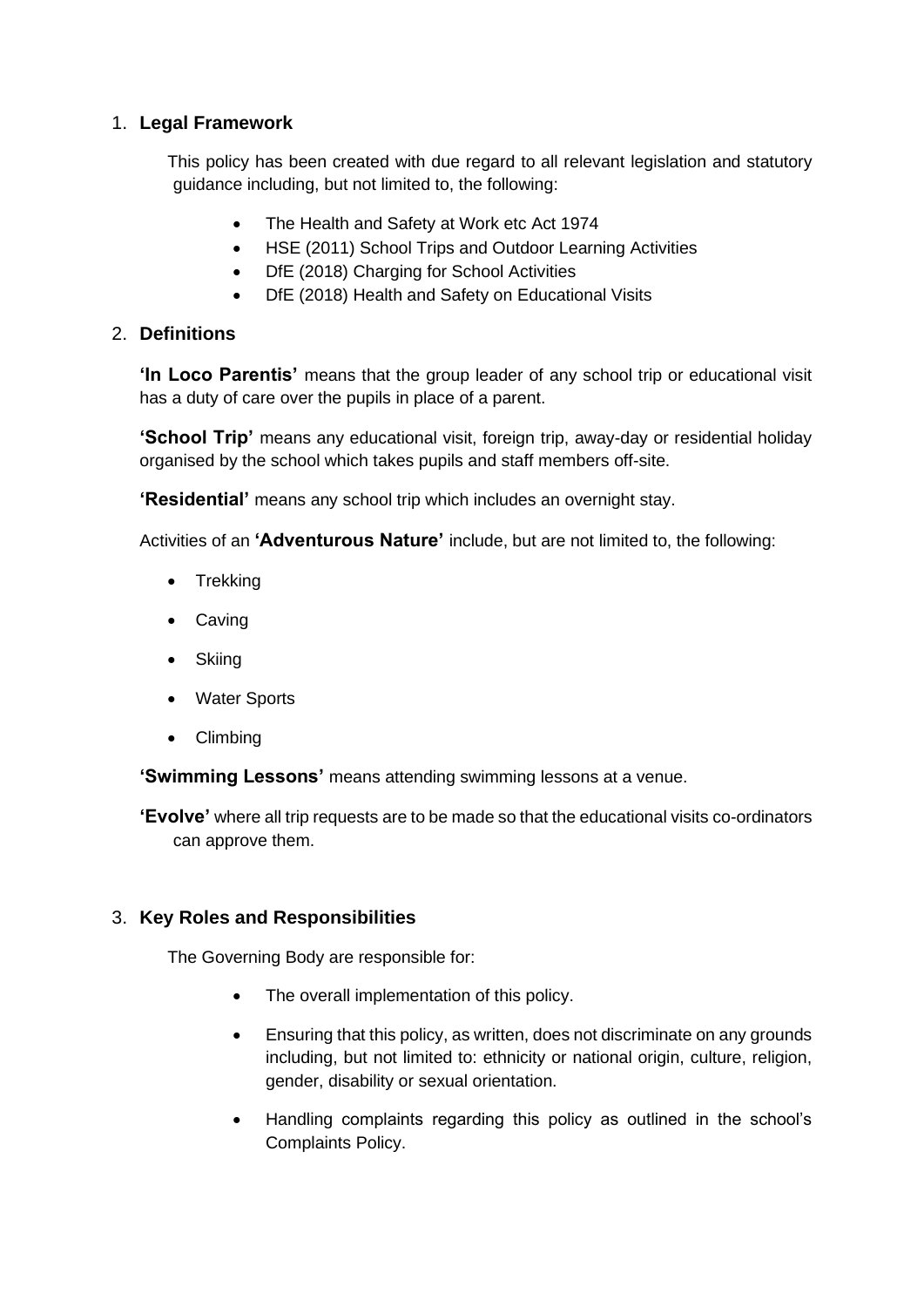- Ensuring educational trips and visits positively impact on pupils' lives, teaching them new life skills and providing new experiences.
- Promoting good safeguarding practices to ensure the safety of pupils when partaking in extra-curricular trips and activities.

The Headteacher is responsible for:

- Ensure the day to day implementation and management of this policy.
- Appointing an educational visits co-ordinator.
- Ensure all aspects of this policy are effectively carried out.
- Liaising with the educational visits co-ordinators and communicating information regarding any planned trips to parents.
- Liaising with the Governing Board regarding the organisation of extracurricular trips and activities, including settling any disputes.
- Being part of the approval process for extra-curricular trips and activities.
- Ensuring the educational visits co-ordinators are competent to oversee the co-ordination of off-site education and arranging for training to be undertaken, as necessary.
- Supporting the educational visits co-ordinators in appointing designated trip leaders for each trip.
- Ensuring suitable safety measures are in place prior to each trip or activity.
- Overseeing the work of the educational visits co-ordinators, ensuring a whole school approach is adopted when planning and co-ordinating extra-curricular trips and activities.

Educational Visits Co-Ordinators are responsible for:

- Overseeing all issues and controls regarding extra-curricular activities and trips.
- Ensuring there are contingency plans in place in the event of a member of staff being absent on the day of the trip or activity.
- Ensuring the systems and procedures for dealing with educational visits adhere to the requirements of this policy.
- Organising any relevant trip training so staff and volunteers can feel confident in conducting their duties.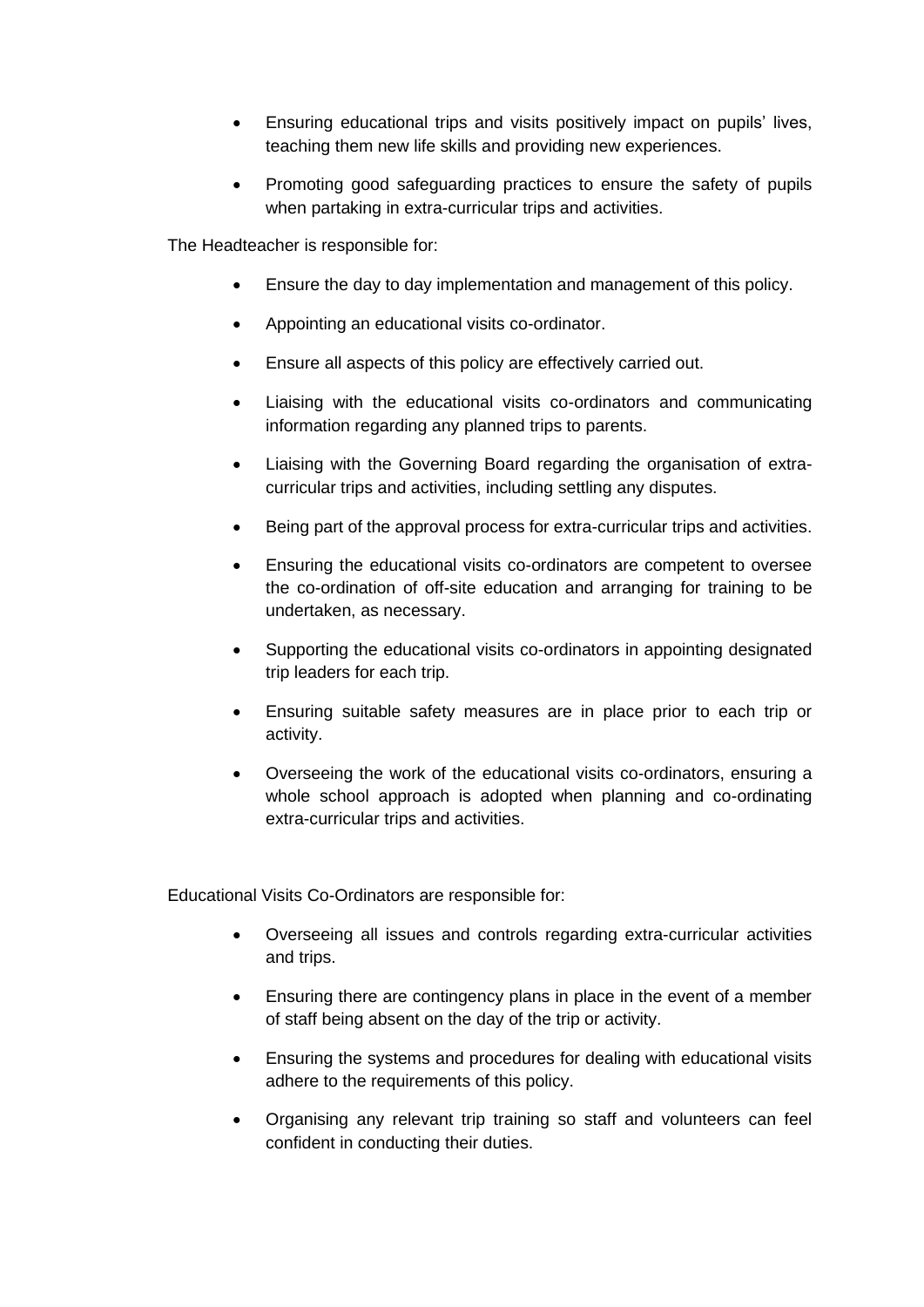- Partaking in relevant additional training to ensure they remain up to date with relevant educational trip information and health and safety quidance.
- Overseeing the planning of the educational trips, by ensuring all essential documentation, including risk assessments, is up to date and appropriate for completing by the designated trip leader.
- Approving all relevant documentation, including risk assessments, to ensure educational visits have been well planned for and are safe.
- Appointing an appropriate and competent member of staff to be the designated trip leader for each trip.
- Ensuring the competency of the designated trip leader, in consultation with the headteacher.
- Ensuring all educational visits / trips are added on to Evolve for approval.

The Designated Trip Leader is responsible for:

- Has a duty of care to all pupil on the trip.
- Checking the schedule is free on the school calendar prior to planning an educational visit.
- Identifying the educational purpose of the extra-curricular trip or activity and presenting its benefits to the educational visits co-ordinators.
- Undertaking any relevant training or courses which are arranged by the educational visits co-ordinators.
- Completing relevant paperwork, including risk assessments, for extracurricular trips and activities.
- Completing all essential documentation for the trip and ensuring it has been approved by the educational visits co-ordinators.
- Conducting a risk assessment prior to school trips and educational visits to ensure pupil and staff safety.
- Creating an itinerary prior to an educational visit or school trip and distributing it to pupils, parents and staff to ensure the day is well organised and safe.
- Understanding and operating safeguarding measures throughout the planning, organisation and delivery of the extra-curricular trip or activity.
- Delegating responsibilities to other staff members, including the designated deputy leader for the school trip.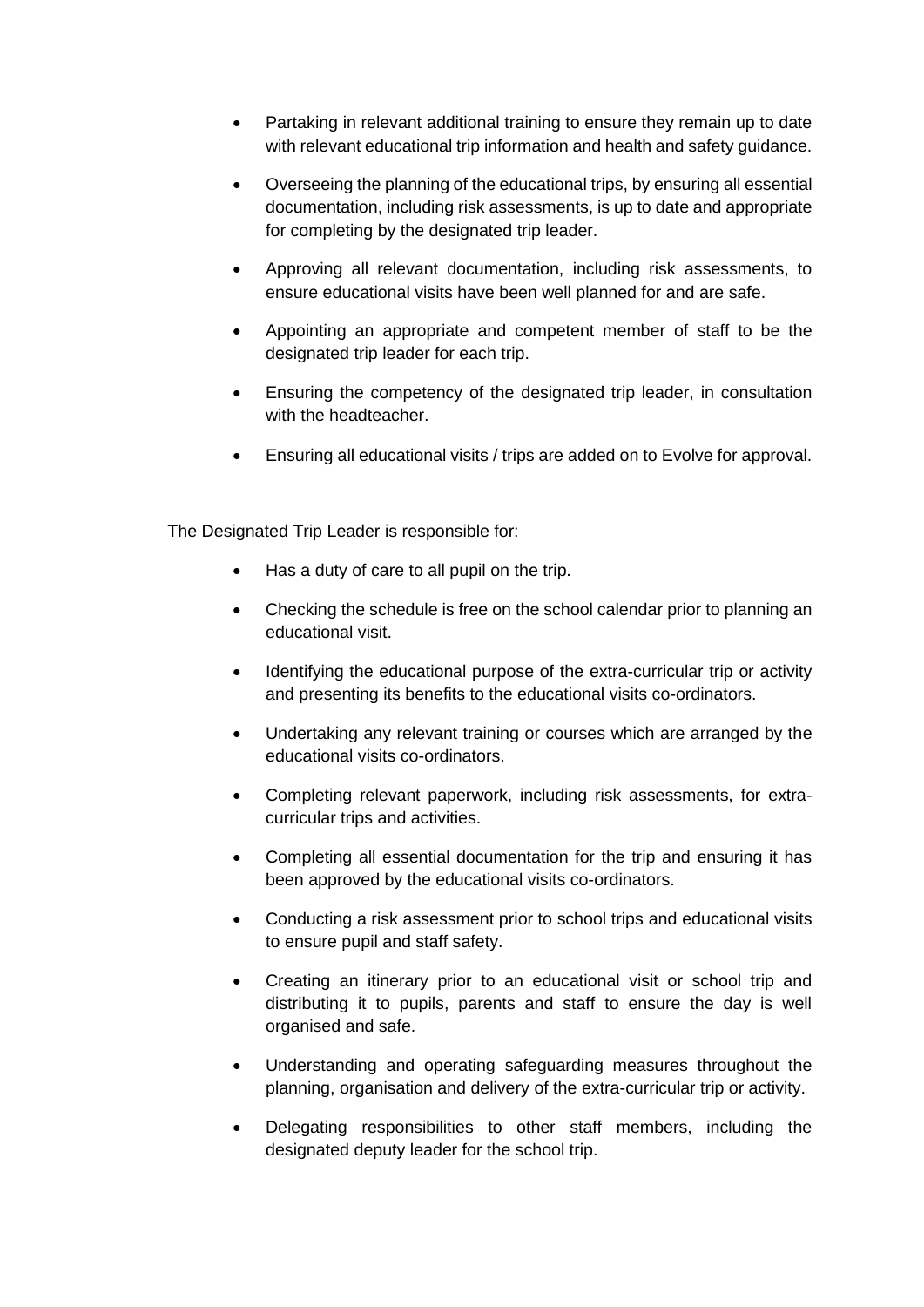• Ensuring they add the educational visit / trip on to Evolve – making sure all relevant sections are completed to make it easier for the Educational Visits Co-ordinators to approve.

The School Office are responsible for:

- Inform parents of the proposed extra-curricular trip or activity 4 weeks in advance.
- Ensure the trip, along with payment request and consent is added on the School Gateway.
- Chasing up outstanding payment and parental consent that have not been given 2 weeks prior to the trip.
- Ensuring all medical needs and/or dietary requirements are shared with the Designated Trip Leader.
- Ensuring all medication that is required for pupils is given to the designated trip leader.

Staff attending the school trip or activity are responsible for:

- Adhering to this policy and apply its principles when participating in extracurricular trips and activities.
- Ensuring they are competent and comfortable with their delegated responsibilities by undertaking training.
- Ensuring the safety of pupils is maximised throughout any educational visit or activity.
- Liaising with the designated leader to understand personal responsibilities and ensuring the smooth running of the school trip or activity.
- Ensuring that any outdoor space visited, e.g. a park / playing field, is kept clean and free from litter during the trip.
- Supervising and ensuring the safety of pupils by following the procedures outlined by the designated trip leader.
- Assisting pupils with needs during activities, e.g. escorting them to the toilets.
- Attending any relevant meetings before the trip.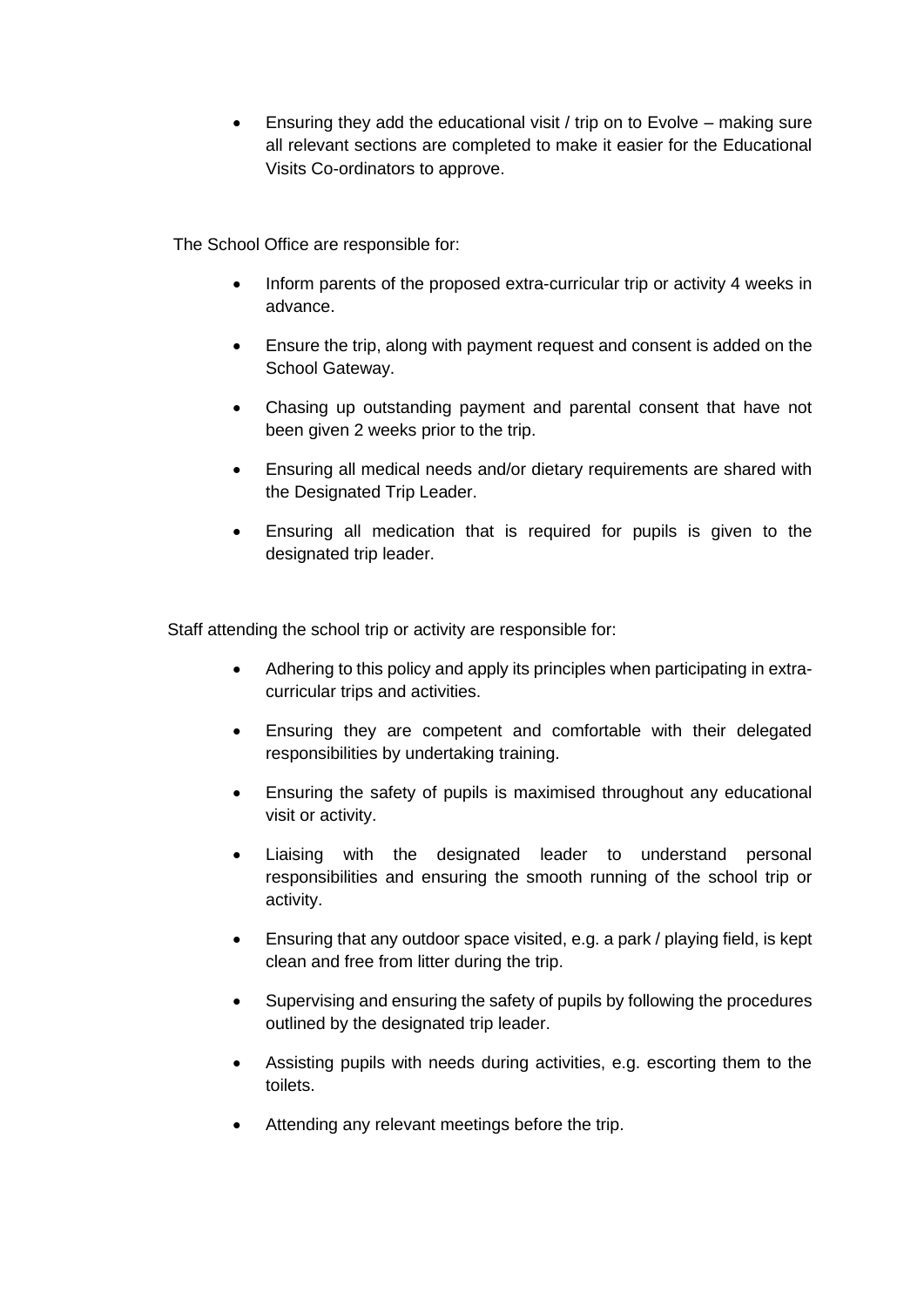Pupils are responsible for:

- Following instructions from staff while on school trips.
- Keeping pride in their presentation, understanding that they are representing the school whilst on an education trip.
- Ensuring that, during visits to outdoor spaces, they keep the area tidy and free from litter.
- Behaving in a manner which matches the ethos of the school, and for following the behaviour rules as set out in the School's Behaviour Policy.

#### 4. **Planning School Trips**

Prior to planning a school trip, the following guidance will be read by the organisers:

- DfE (2018) Health and Safety on Educational Visits
- HSE (2011) School Trips and Outdoor Learning Activities

All school trips / educational visits are added on to Evolve.

Parents will give consent / make any relevant payments on School Gateway.

A thorough risk assessment will be conducted by the designated trip leader during the planning of the trip, to ensure pupil and staff safety.

When partaking in adventure trips, activities will always be identified at the planning stage and never added during the trip. When planning water sport activities, the need for instructors and lifeguarding will be considered, particularly when using facilities which may not have a trained lifeguard present.

The school will do everything in its power to ensure that all pupils are given an opportunity to participate in school trips, for example, organising two trips with a smaller group size or finding a venue which can cater for all pupils. Where there is a maximum capacity of pupils for a trip, places will be allocated on a first come, first served basis. This will be clearly communicated to parents.

The following items should be taken on all visits:

- First Aid Kit including Emergency Asthma Inhaler
- Individual Care Plans relating to each child in the group with asthma or other medical needs.
- Prescribed medication (along with a trained member of staff to administer the medication – in line with the schools Pupils with Medical Conditions and Administration of Medicine Policy).
- Sick Bags
- Details of the coach company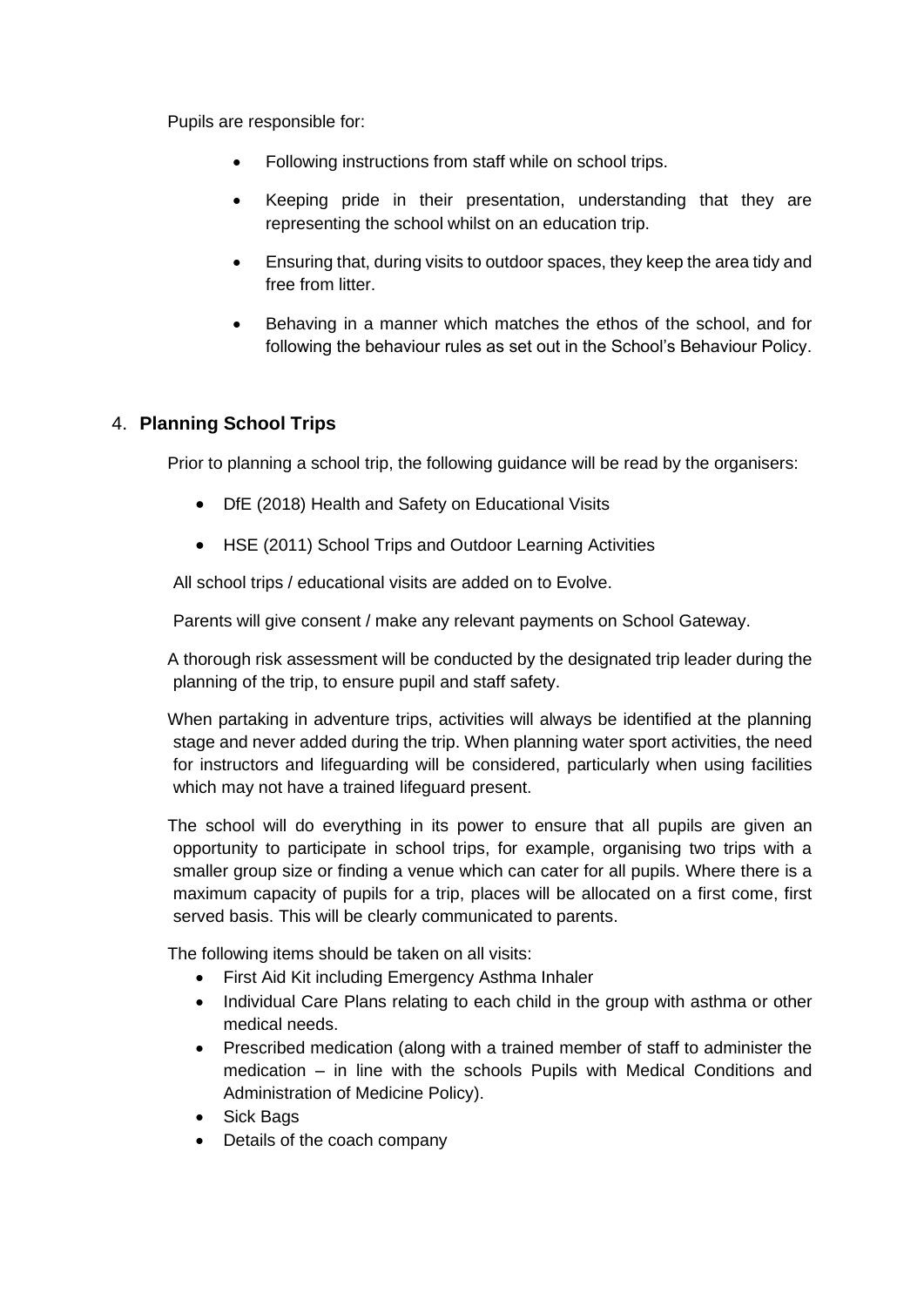• Emergency Contact Pack for emergencies for all children and adults in the party.

School Kitchen – the school kitchen will provide packed lunches as required for children receiving Universal Infant Free School Meals and Free School Meals.

#### 5. **Risk Assessment Process**

Our risk assessment process is designed to manage risks when planning trips, while ensuring that learning opportunities are experienced to the fullest extent.

The individual carrying out the risk assessment process will have the skills, status and competence needed for the role, understand the risks involved, and be familiar with the activity.

The process is as follows:

- Identify the hazards
- Decide who might be harmed and how
- Evaluate the risks and decide on precautions
- Record findings and implement them
- Review assessment and update if necessary

The designated trip leader will need to insure that any children who have long term health conditions or SEND needs that an pupil risk assessment is completed for the trip / visit that they are attending.

#### 6. **Vetting Providers**

When considering external providers for activities, the educational visits co-ordinators will check whether they hold the 'Learning Outside the Classroom Quality Badge' to indicate they meet nationally recognised standards.

If a provider does not hold the badge, the educational visits co-ordinators will check the following to ensure they are a suitable organisation to work with:

- Their insurance arrangements.
- Their adherence to legal requirements.
- Their control measures.
- Their use of vehicles.
- Staff competency levels.
- Safeguarding policies.
- Any sub-contracting arrangements in place.
- The presence of necessary licences.
- The suitability of their accommodation.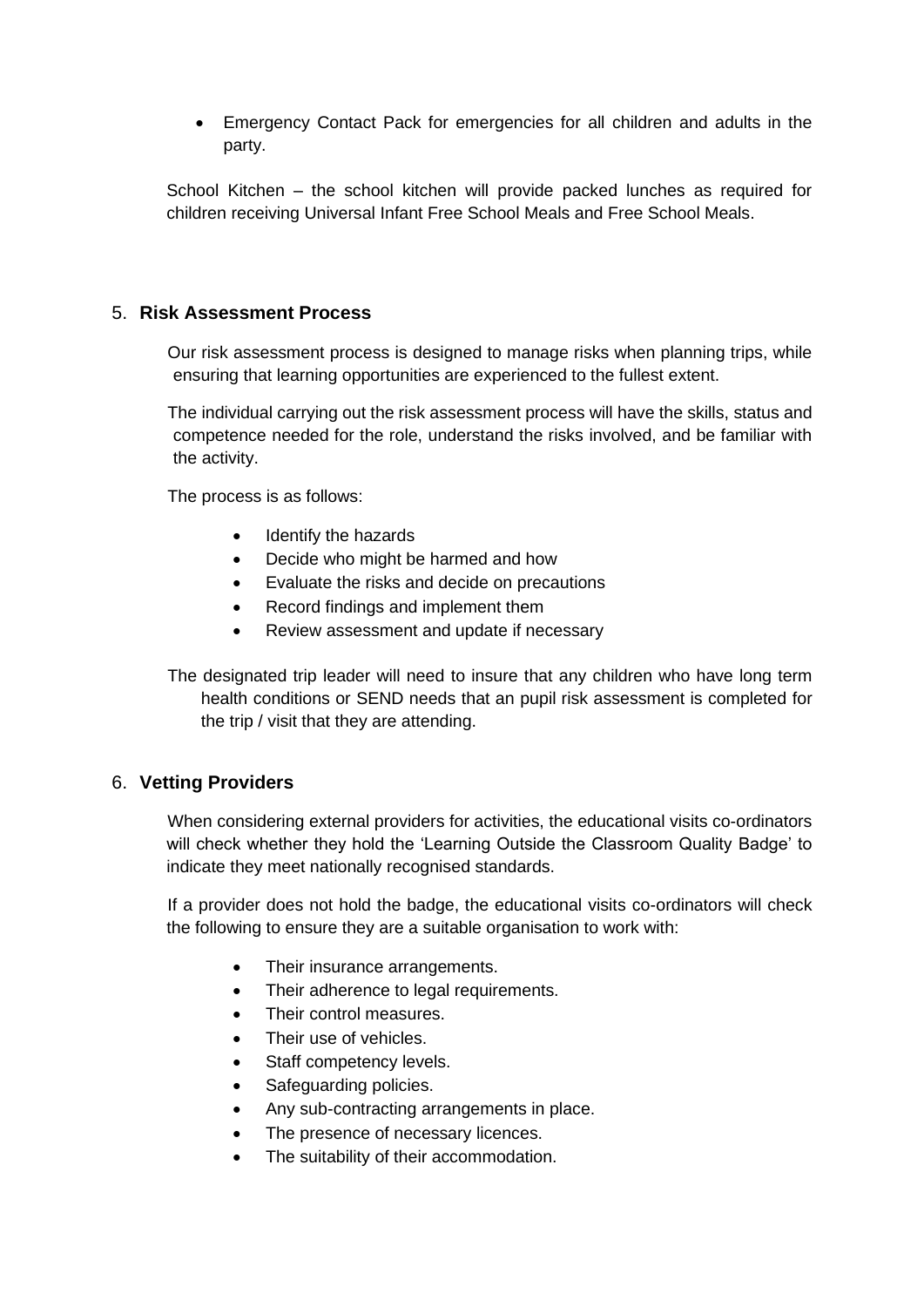If it is deemed appropriate to engage with an external provider, a written agreement will be created outlining what each party is responsible for. If an organisation does not meet the school's standards, they will not be considered.

#### 7. **Equal Opportunities**

The school promotes values of equality and does not discriminate against any individual or group of pupils when organising a trip.

The extra-curricular trips and activities offered to pupils will provide new experiences and develop life skills.

Extra-curricular trips and activities are organised, managed and conducted in accordance with the school's Equal Opportunities Policy.

Due to the popularity of some extra-curricular trips and activities, the school offers places on a first come, first served basis. Any individual, staff or otherwise, shown to be taking preference over one pupil or a group of pupils will be subject to disciplinary action.

Where possible, pupils will be given the opportunity to contribute to the planning and organisation of extra-curricular trips and activities.

For school trips that require additional payment, the fee will be reasonable, and help will be provided where possible for families who cannot afford the initial fee.

#### 8. **Parental Consent**

Parental consent is required for all off-site activities that take place.

Written consent is required for:

- Activities of an adventurous nature.
- Residential trips.
- Foreign trips.
- Trips outside of school hours.
- Swimming lessons.

Separate consent will be sought for trips which require payment, this will be done via School Gateway.

#### 9. **Staffing Ratios**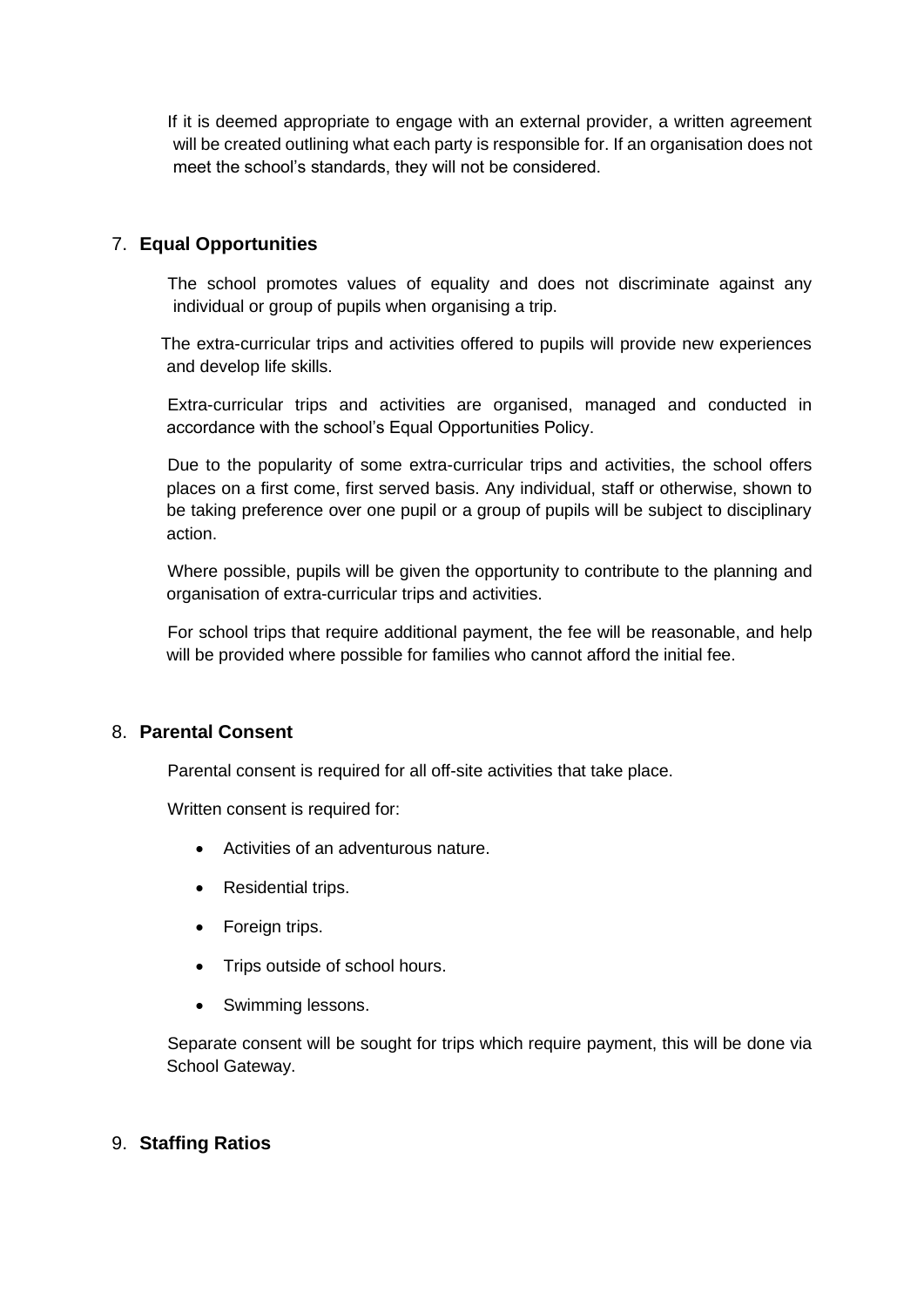There will be enough staff to cope in an emergency and generally. Our minimum staff to pupils' ratios are as follows:

- **Day Trip Visits: Nursery Children should be supervised at a level of 1:2, Reception child should be supervised at a level of 1:5, Year 1 to 3: 1:6 and Year 4 to 6: 1:15**
- **High Risk Visits: 1:8**
- **Foreign Trips: 1:8, which may include qualified centre staff where appropriate.**
- **Residential: 1:8, which may include qualified centre staff where appropriate.**

#### **This excludes one to one pupils' support.**

The staffing required to run the visit safely needs to be identified and should take the following factors into account:

- Gender, age and ability of group
- Pupils with SEND or Medical Needs
- Nature of activities
- Experience of adults in off-site supervision
- Duration and nature of journey
- Type of any accommodation
- Competence of staff, both general and on specific activities
- Requirements of the organisation / location to be visited
- Competence and behaviour of pupils
- First aid cover

#### 10. **Insurance and Licensing**

When planning activities of an adventurous nature in the UK, the educational visits coordinators will check that the provider of the activity holds a current licence.

Insurance will be organised for every trip, no matter how short, to ensure adequate protection and medical cover is in place.

Parents will be informed of the limits of any insurance cover.

Where a crime is committed against a member of the party, it will be reported to local police as soon as possible.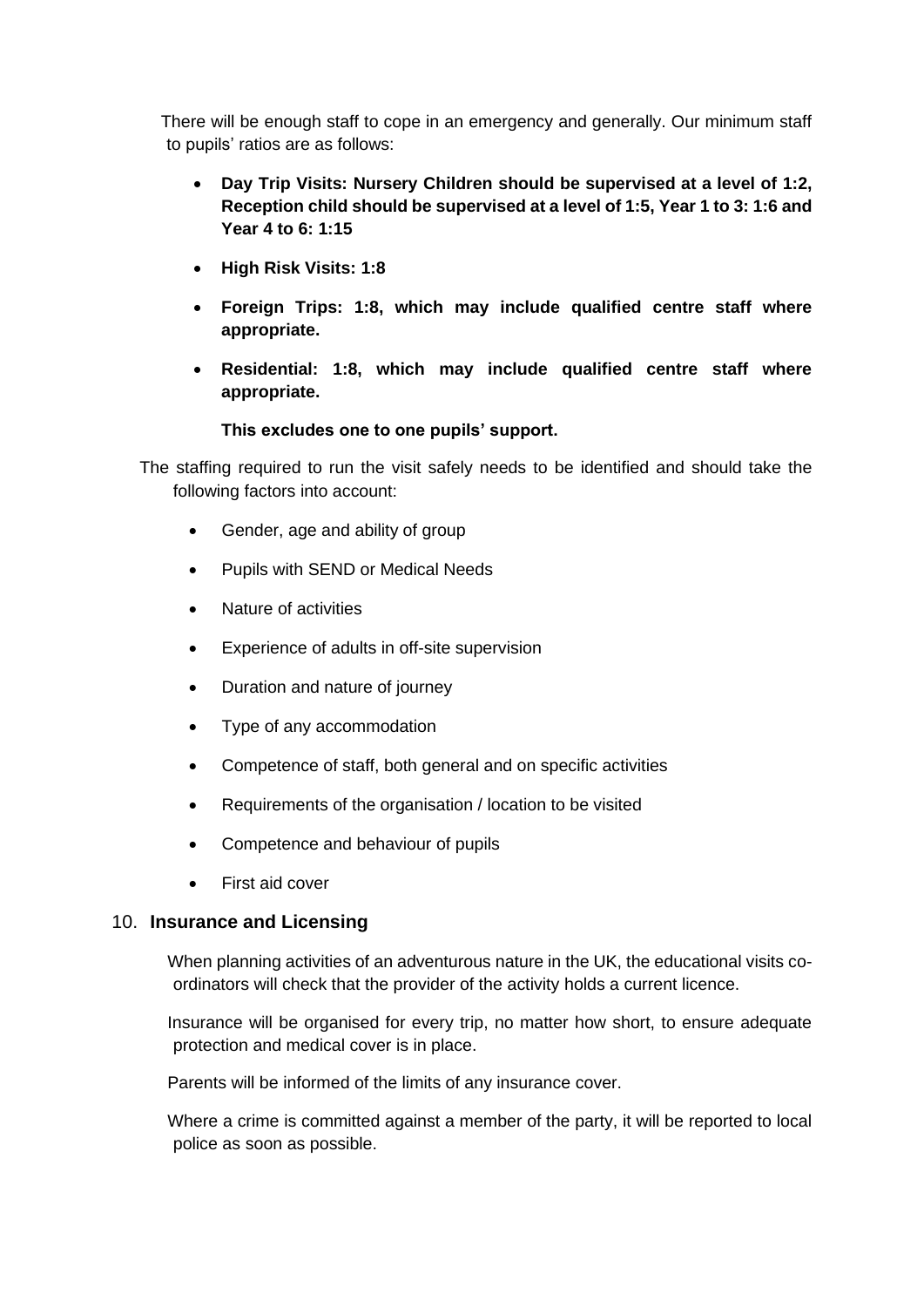#### **Bus / Coach Hire**

Trip leaders must liaise with the educational visits co-ordinators to book an operator who holds a PSV (public service vehicle) licence, appropriate to the type of vehicle and/or nature of the journey being undertaken.

Every passenger must have their own seat. All coach seats must be fitted with seat belts and it is school policy that each child will wear a seatbelt whilst travelling on a bus / coach.

The trip leader is responsible for the conduct and behaviour of the children whilst they are travelling. The school must ensure that there is enough staff to ensure the health, safety and welfare of the children whilst travelling.

Public transport can also be used including buses for local journeys, either as private hire or public use. An increase to staff / pupil ratio will be needed.

#### 11. **Accidents and Incidents**

In the case of accidents and injuries while on a school trip in the UK, the school's accident reporting process will begin, as detailed in the Health and Safety Policy. In the case of accidents and injuries while on a school trip abroad:

- Organisers will co-operate fully with local emergency services and understand that any injury or death of a member of staff or pupil outside of the UK may be subject to the law of the land where the accident occurred.
- The first point of contact within the UK will be the Headteacher who will contact the family of the injured person.
- The British Embassy / Consulate will be informed.
- The insurer will be notified.

The Headteacher will keep written records of any incidents, accidents and near misses.

Media enquiries will be referred to the headteacher and will then be directed to the trust's media officer.

To ensure pupils are easily identifiable, they must wear a school hi vis vest. Failing this, pupils will be given a badge with the school logo on, which must always be worn.

#### **12. Missing Person Procedure**

The school places pupil and staff safety as its top priority when participating in school trips, either domestically or abroad.

Before embarking on the trip, extensive risk assessments are undertaken in accordance with section 5 of this policy. The educational visits co-ordinators will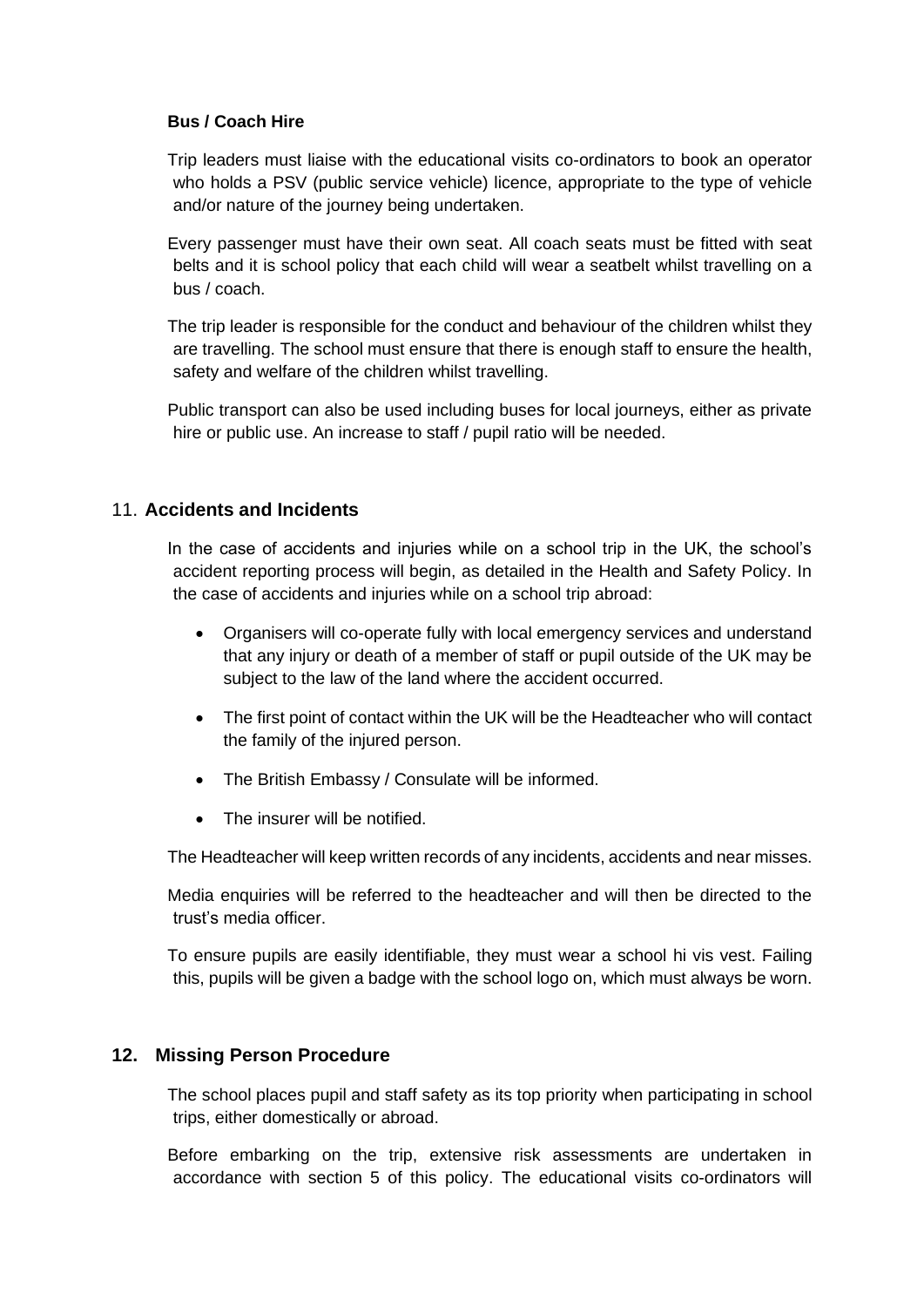communicate with the venues of the school trips to ensure the correct group sizes are planned for each setting.

When travelling with a pupil with SEND, the educational visits co-ordinators will ensure an adult is always with them and that the visit is adequately modified to suit the pupil's needs in accordance with section 13 of this policy.

Staff on the trip will be provided with a contact sheet for all members of staff, in the event they are unable to locate their group. All staff members will always be required to carry mobile phones with them.

Upon arriving at every venue, the designated trip leader will identify a rendezvous point where pupils and staff should go if they become separated from the rest of the group.

Regular head counts of all pupils and staff will take place throughout the day to ensure all persons are always present.

In the event someone goes missing whilst on a school trip domestically or abroad:

- The designated trip leader will ensure the safety of the remaining pupils and staff by taking a register to identify who is missing.
- The designated trip leader will immediately identify at least one adult to start looking for the person and another adult to contact them via phone, these people will look for the person until, where necessary, the police arrive.
- Where possible, the venue will be notified of the missing person to help ensure the person is found quickly.
- If the person cannot be contacted or located within 10 minutes, the local police or relevant authorities, e.g. the British Embassy, will be contacted.
- If the police are called, the trip leader will contact the Headteacher, or other available person, back at the school and inform them of what has happened.

If the police, or another authority is called to an incident where someone is missing, they will oversee locating the person and will advise on factors including, but not limited to, when to contact next of kin.

If the missing person cannot be found, the group will return to school. If this is not possible, e.g. when a trip is taking place abroad, the educational visits co-ordinators will make arrangements to ensure the group's safety, e.g. by changing venues or cancelling visits.

If a member of the party has gone missing and is subsequently found the trip leader will:

- Review the group sizes and staffing ratios to ensure no one becomes separated from their group.
- Review whether more registers should be conducted throughout the day.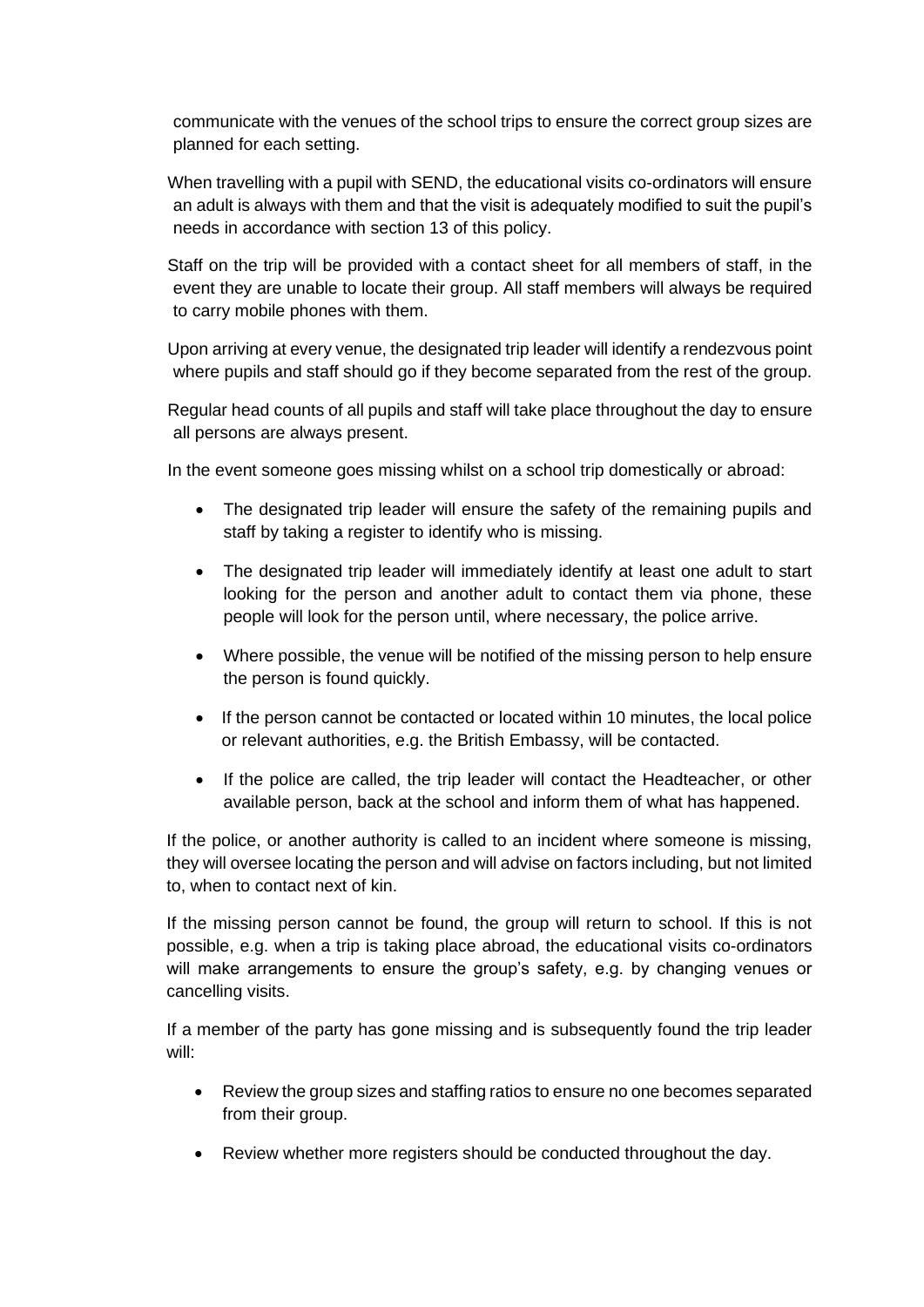- Assess which venues they attend to ensure they are suitable for the group.
- Make recommendations to the educational visits co-ordinators to ensure similar incidents can be avoided in the future.

#### 13.**Pupils with SEND**

Where possible, activities and visits will be adapted to enable pupils with SEND to take part.

Where this is not possible, an alternative activity of equal educational value will be arranged for all pupils.

Pupils with SEND will be accompanied by a responsible adult during the extracurricular trip or visit.

#### **14.Finance**

The financial procedures outlined in the school's Charging and Remissions Policy will always be followed when arranging trips.

The school will act in accordance with the DfE's guidance document 'Charging for School Activities' (2018) and therefore, will only charge for trips which are classed as an 'optional extra'. This is education provided outside of school time which is not:

- Part of the National Curriculum.
- Part of a syllabus for an examination that the pupil is being prepared for at the school.
- Part of religious education.

Money for school trips will always be paid directly to the school. Under no circumstances should school trip money be processed through personal accounts. All letters to parents regarding school trips will include a clause explaining what will happen in the event that the trip is cancelled, or a pupil cancels their place on the trip.

In the event that the trip is cancelled due to unforeseeable circumstances, it is at the Headteacher's discretion as to whether a refund is given to parents. The Headteacher will consult the Governing Board on the matter, considering the cost to the school, including alternative provision costs.

In the event that a pupil cancels their place on a trip, it is at the Headteachers discretion as to whether a refund is given to parents. The Headteacher will consult the Governing Board on the matter, considering the pupil's reasons for cancelling their place, whether the school will be reimbursed for the pupil's place on the trip, and whether the space on the trip can be offered to someone else.

#### 15.**Foreign Trips**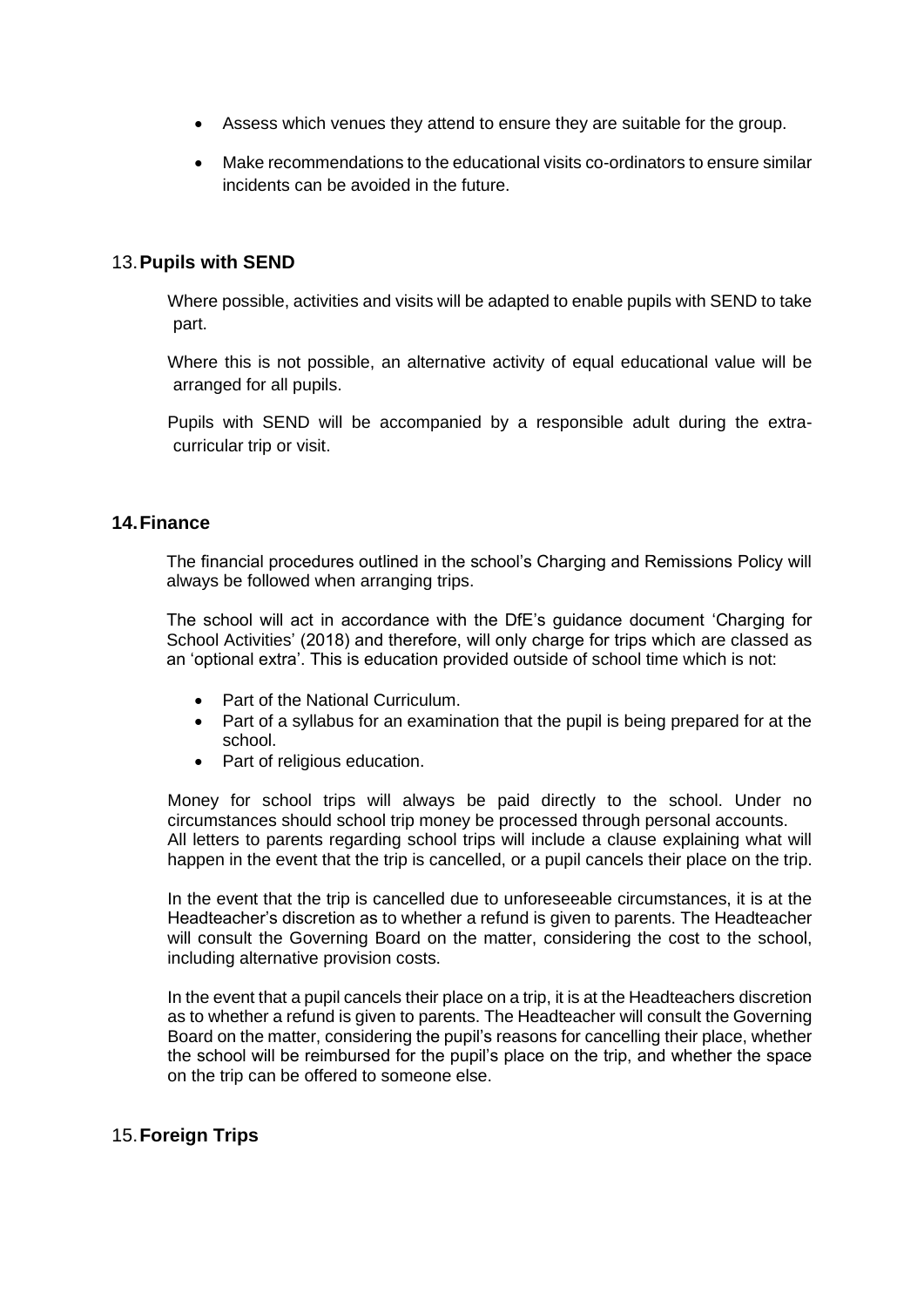When planning school trips abroad, the school will consider the Foreign and Commonwealth Office's guidance. 'Safer adventure travel and volunteering overseas' (2015) and, where an activity poses significant risks, the school will also consult the British Standard for adventurous activities outside the UK.

Validity of passports and visa requirements will be dealt with within three months of the initial notification of the trip, to avoid problems when the trip is due to take place.

Staff and pupils will be taught about the culture and values of the country they are visiting, to ensure they understand and respect the values of the citizens.

Before the trip the educational visits co-ordinators will check the travel advice for each country the trip will visit to ensure no visa or permit is needed and to check any other regulations or time limitations.

Staff and pupils will be made aware that they must not have spent over 90 days in the EU, Switzerland, Norway, Iceland or Liechtenstein, within a 180-day period if they intend to participate in any trips within these countries.

Before the trip, the relevant healthcare and travel insurance checks will be conducted to ensure attendees are covered for medical issues or accidents.

Pupils and staff will be informed if they need to apply for a free Global Health Insurance Card (GHIC) or European Health Insurance Card (EHIC) to ensure they can access state provided healthcare during a temporary stay in the EU.

Before the trip, staff are trained in spotting suspicious behaviour and remaining vigilant whilst abroad. Before the trip, pupils will be taught how to remain vigilant in the country they are visiting, particularly about advances from strangers.

Registers will be taken at the start and end of each day, as well as before, during and after events, and at regular intervals whilst on days out to ensure the whereabouts of pupils are always known.

Staff will check the location's local news at the start of each day of the trip, to ensure their planned activities are safe to go ahead.

At the start of the trip, all pupils and staff are provided with an emergency contact sheet, this includes the trip leader's mobile phone number, as well as emergency numbers and phrases for the country they are visiting.

When using external providers abroad, the school will check whether the provider holds an equivalent of the 'Learning Outside the Classroom Quality Badge'. If no such equivalent can be ascertained, the school will make checks prior to agreeing to use the provider.

#### 16.**Evaluating Trips and Visits**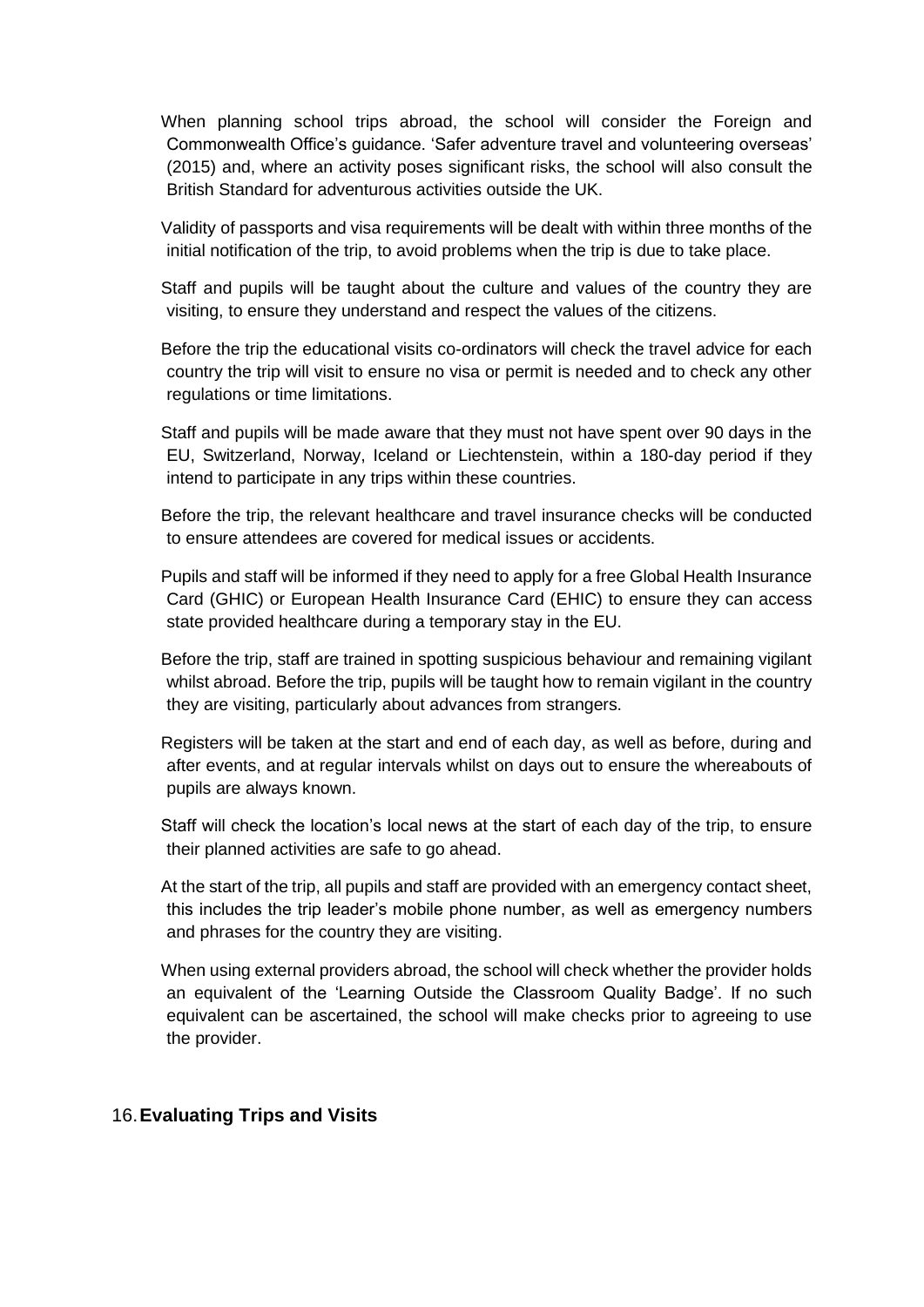Following an educational trip and/or visit, the educational visits co-ordinators will meet with any staff members present on the trip to assess the success of the trip in respect of both educational value and safeguarding effectiveness.

Based on this assessment, recommendations will be made to improve future trips and visits.

#### 17.**Monitoring and Review**

The effectiveness of this policy will be monitored by the Headteacher and the Educational Visits Co-Ordinators.

The Governing Board will review this policy annually.

The scheduled review date for this policy is: October 2022.

### **Appendix 1 – Annual Consent Form for all Educational Visits and School Trips**

Please sign and date the form below if you are happy to give consent for your child,

\_\_\_\_\_\_\_\_\_\_\_\_\_\_\_\_\_\_\_\_\_\_\_\_\_\_\_ (name of child)

- a) To take part in school trips and other activities that take place outside school premises; and
- b) To be given first aid or urgent medical treatment during any school trip or activity if necessary.

#### **Please note the following important information before signing this form:**

- The trips and activities covered by this consent include:
	- All visits, including residential trips, which take place during the holidays or over a weekend.
	- Adventure activities at any time.
	- Off-site sporting fixtures outside the school day.
	- All off-site activities for nursery schools.
- The school will send you information about each trip or activity before it takes place.
- You can, if you wish, tell the school that you do not want your child to take part in any particular school trip or activity.
- Written parental consent will not be requested from you for the majority of off-site activities offered by the school – for example, year-group visits to local amenities – as such activities are part of the school's curriculum and usually take place during the normal school day.

Please complete the medical information section below (if applicable) and sign and date this form.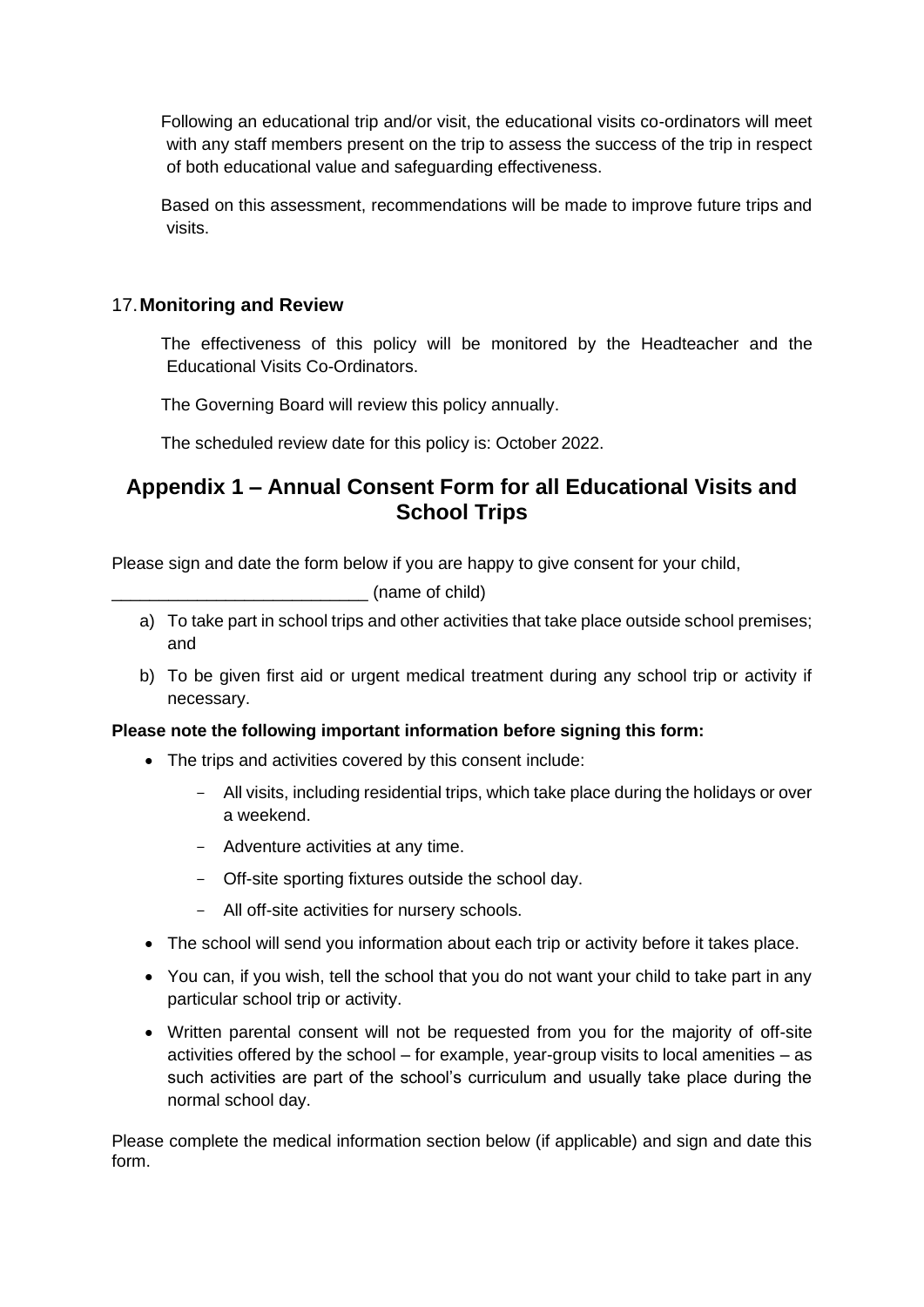#### **Medical information**

Details of any medical condition that my child suffers from and any medication my child should take during off-site visits:

### **Appendix 2 – Consent Form for Specific Educational Visits and School Trips**

| <b>Educational visits consent form</b>                                                                                                                                                                                                                                                                                                                                      |                                                                |  |
|-----------------------------------------------------------------------------------------------------------------------------------------------------------------------------------------------------------------------------------------------------------------------------------------------------------------------------------------------------------------------------|----------------------------------------------------------------|--|
| <b>Pupil details</b>                                                                                                                                                                                                                                                                                                                                                        | <b>Visit details</b>                                           |  |
| Name:                                                                                                                                                                                                                                                                                                                                                                       | Destination:                                                   |  |
| Year group:                                                                                                                                                                                                                                                                                                                                                                 | Date:                                                          |  |
| Date of birth:                                                                                                                                                                                                                                                                                                                                                              | Time:                                                          |  |
| Home telephone number:                                                                                                                                                                                                                                                                                                                                                      | I acknowledge the need for my child to behave responsibly<br>□ |  |
| Please detail below if your child suffers, even mildly, from any medical condition such as epilepsy, asthma,<br>diabetes, heart condition, allergies, bed wetting or physical weakness. Also, if your child has suffered from<br>any contagious or infectious diseases during the past three months, please detail these. All information<br>will be treated in confidence. |                                                                |  |
| When did your child last have a tetanus injection?                                                                                                                                                                                                                                                                                                                          |                                                                |  |
| If your child is taking medication, please give details, including whether it can be self-administered:                                                                                                                                                                                                                                                                     |                                                                |  |
| Is your child allergic to any medication? YES/NO. If yes, please specify:                                                                                                                                                                                                                                                                                                   |                                                                |  |
| Please give details of any special dietary requirements and the type of pain/flu relief medication your child<br>may be given if necessary:                                                                                                                                                                                                                                 |                                                                |  |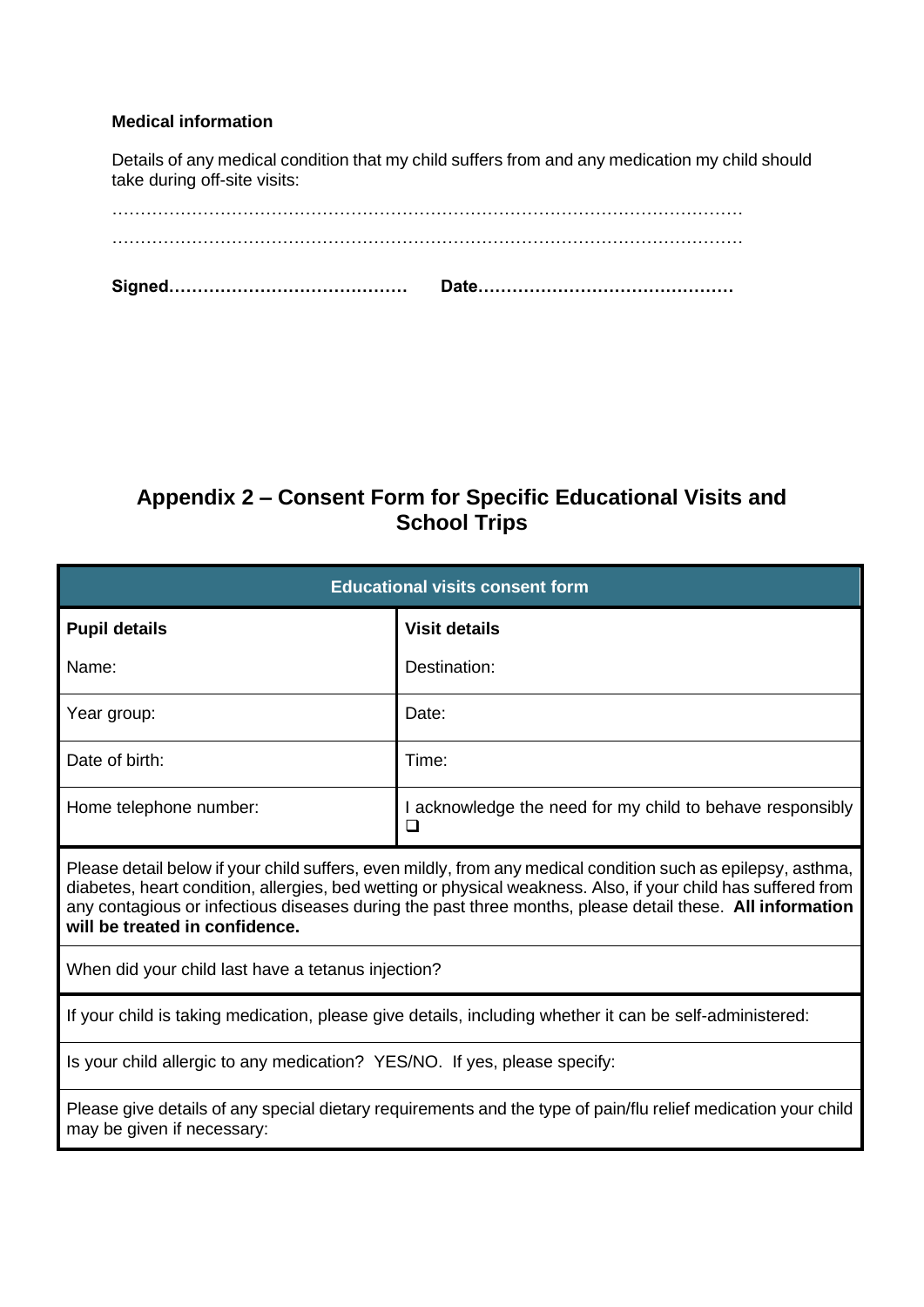| Family doctor:                  |                                                                 | Telephone number: |  |
|---------------------------------|-----------------------------------------------------------------|-------------------|--|
| Address:                        |                                                                 |                   |  |
| will collect my son/daughter at | am happy to let my son/daughter make their own way home<br>from | □                 |  |

I give permission for my child to participate in the above school visit and I have read all the information given. I further consent to my child being given any urgent medication or surgical treatment which may be considered necessary by the medical authorities during the school visit. I understand that my child is covered by the school's liability insurance, and that I can take out my own additional insurance if I wish. I will inform the school of any change in the circumstances outlined above.

| Parent's name in BLOCK capitals: | Please give an alternative contact name<br>and telephone number in case we cannot<br>reach you in an emergency:<br><b>Emergency contact one</b> |
|----------------------------------|-------------------------------------------------------------------------------------------------------------------------------------------------|
|                                  |                                                                                                                                                 |
|                                  | Telephone number: ________________                                                                                                              |
|                                  | Relationship to pupil: ____________                                                                                                             |
|                                  | <b>Emergency contact two</b>                                                                                                                    |
|                                  |                                                                                                                                                 |
|                                  | Telephone number: _____________                                                                                                                 |
|                                  | Relationship to pupil: ___________________                                                                                                      |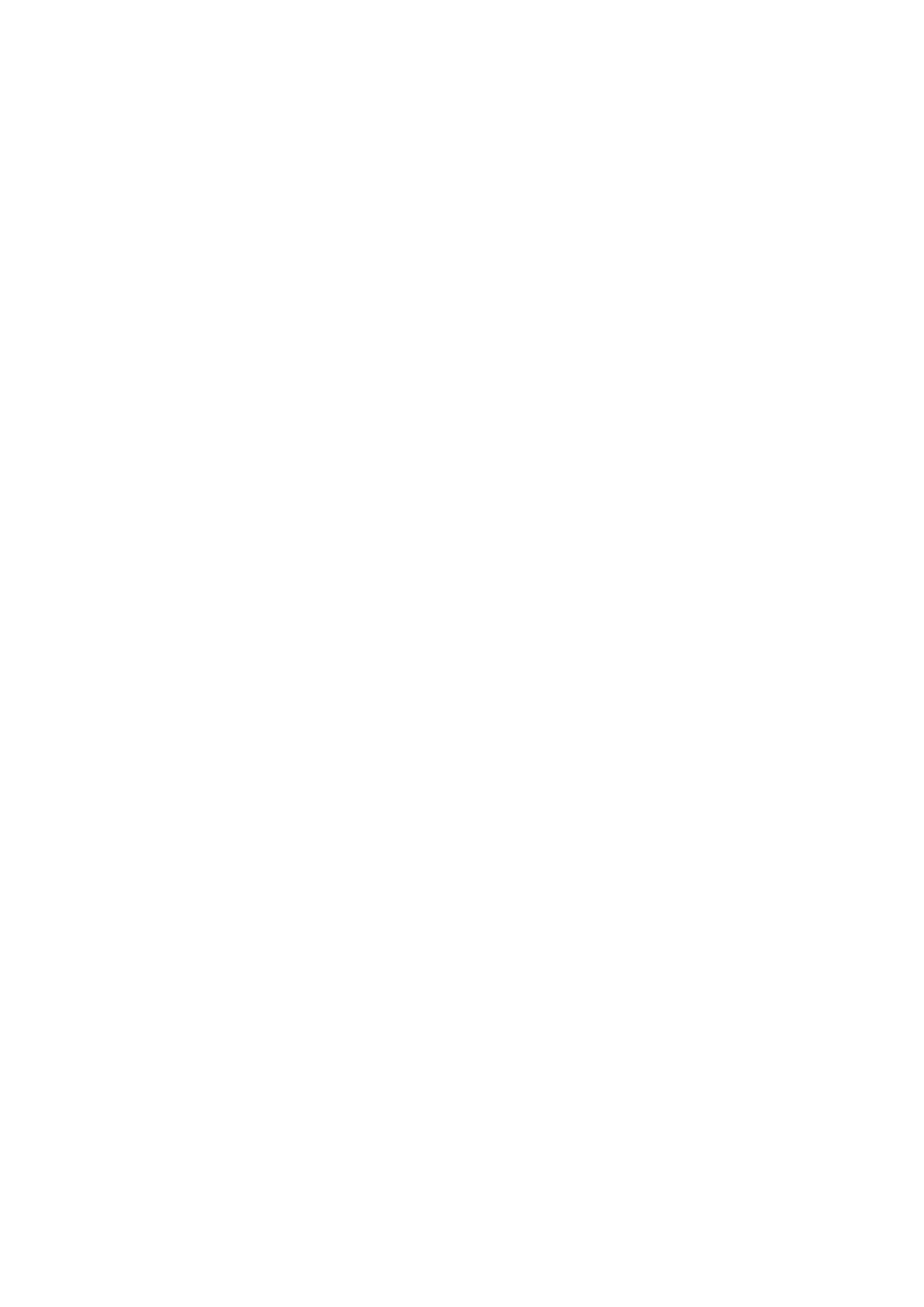| <b>Arrangements to check</b>                                                                                          | <b>Done</b> | <b>Comments</b> |  |
|-----------------------------------------------------------------------------------------------------------------------|-------------|-----------------|--|
| <b>Planning and finance</b>                                                                                           |             |                 |  |
| An appropriate educational visits coordinator has been appointed<br>and they have received the required training      |             |                 |  |
| The trip has been arranged in line with the school's policies and<br>procedures                                       |             |                 |  |
| There are clear links to curriculum areas and activities are<br>beneficial to pupils' social and academic development |             |                 |  |
| The arrangements for an overseas trip have been agreed by the<br><b>Governing Board</b>                               |             |                 |  |
| Where appropriate, the arrangements have been approved by the<br><b>Governing Board</b>                               |             |                 |  |
| Information about the trip and possible risk factors has been<br>shared with staff members and parents                |             |                 |  |
| Parental consent for each pupil has been received and<br>permission slips documented                                  |             |                 |  |
| Final costings have been confirmed and money collected, where<br>necessary                                            |             |                 |  |

## **Appendix 3 – Consent Form for Specific Educational Visits and School Trips**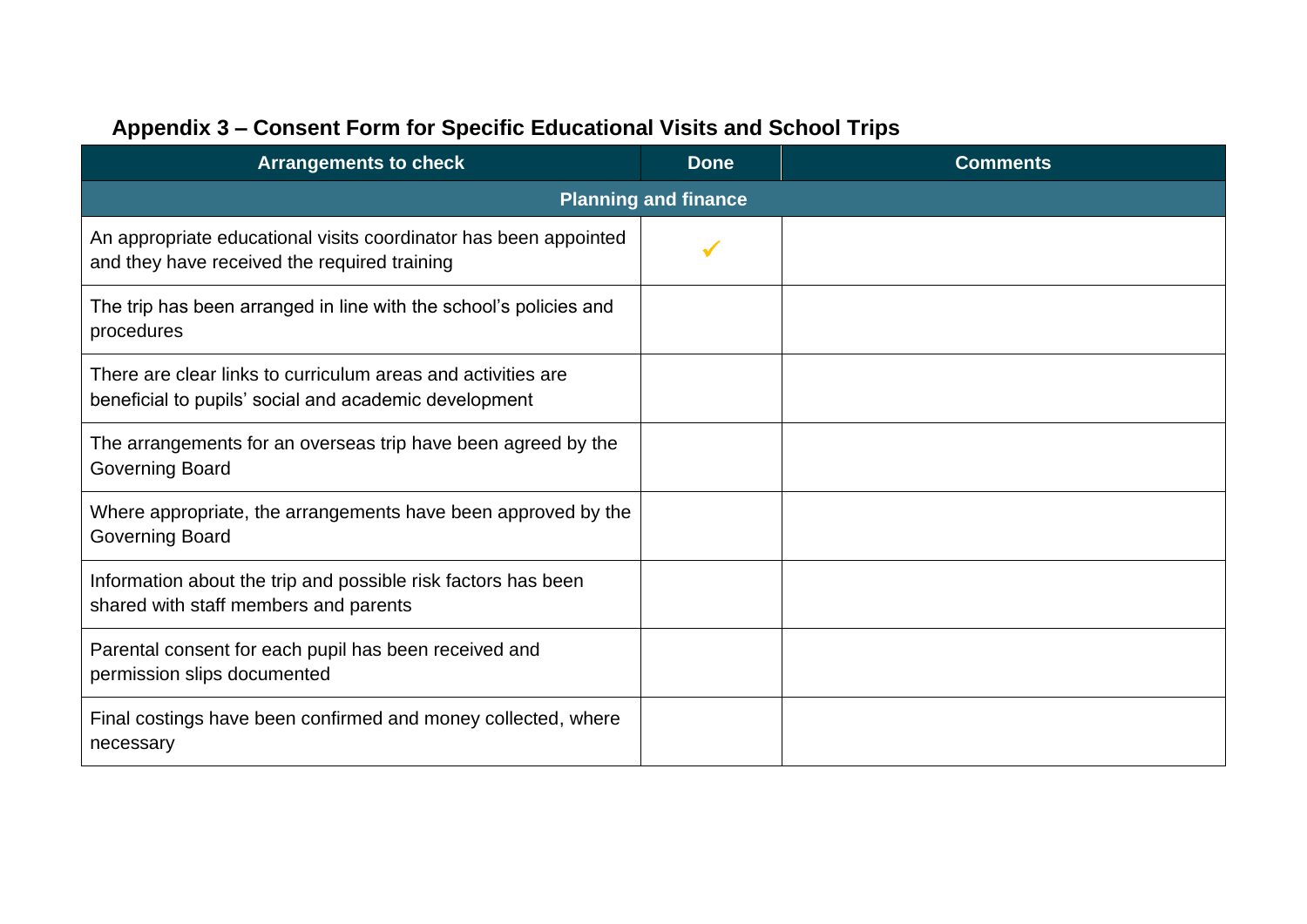| A record for all financial transactions regarding the trip, including<br>deposits, has been kept up-to-date |                                                                                                                                                                                                                                                                                                                                                                                                                                                                                                                                                                                                                                                                                                                                                                                                           |
|-------------------------------------------------------------------------------------------------------------|-----------------------------------------------------------------------------------------------------------------------------------------------------------------------------------------------------------------------------------------------------------------------------------------------------------------------------------------------------------------------------------------------------------------------------------------------------------------------------------------------------------------------------------------------------------------------------------------------------------------------------------------------------------------------------------------------------------------------------------------------------------------------------------------------------------|
| The trip has been funded in line with the school's Charging and<br><b>Remissions Policy</b>                 |                                                                                                                                                                                                                                                                                                                                                                                                                                                                                                                                                                                                                                                                                                                                                                                                           |
| Risk assessments for the venue, transport and activities have<br>been undertaken                            | [A new risk assessment is not always required<br>for the trip itself. If you have assessed the<br>activity before, reviewing your existing risk<br>assessment is enough.<br><b>Reviewing your current plans or arrangements</b><br>that were successful for other trips may also be<br>appropriate; however, some trips will require a<br>separate risk assessment, detailed planning<br>and approval from the headteacher and<br>governing board. You should consider the<br>distance from school, type of activity, location<br>and whether staff with specialist skills are<br>required, to help you decide whether a separate<br>risk assessment is needed.<br>A competent person should conduct the risk<br>assessment, who has the skills, status and<br>competence needed for the job, understands |
|                                                                                                             | the risks involved, and is familiar with the<br>activity.]                                                                                                                                                                                                                                                                                                                                                                                                                                                                                                                                                                                                                                                                                                                                                |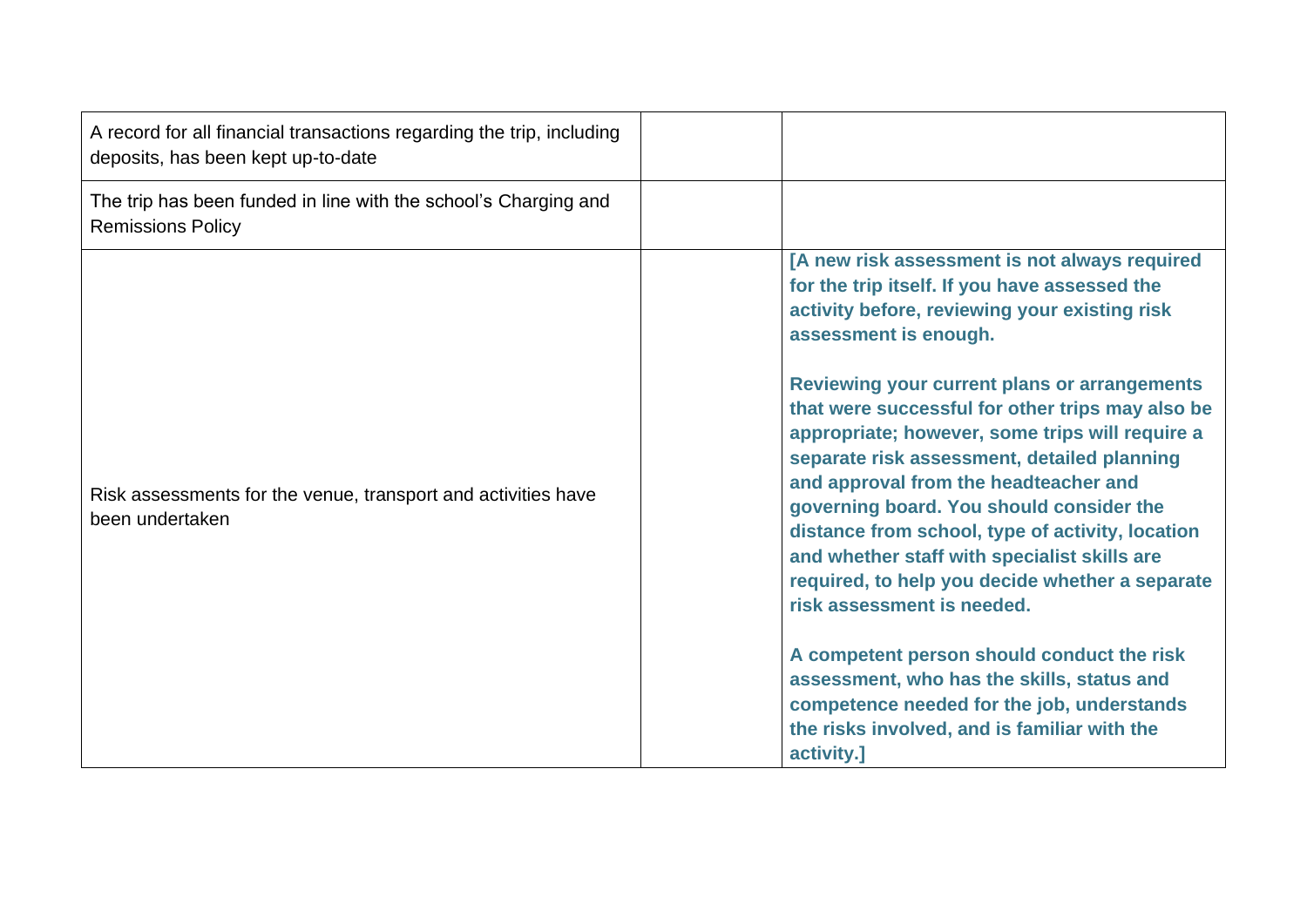| Adventure activities only - The activity has been identified and<br>risk assessed before the trip starts and the abilities of pupils<br>attending has been considered |                                                                                                                                   |
|-----------------------------------------------------------------------------------------------------------------------------------------------------------------------|-----------------------------------------------------------------------------------------------------------------------------------|
| Adventure activities only - It has been checked that the activity<br>provider has a licence                                                                           | If they have a Learning Outside the Classroom<br>(LOtC) Quality Badge, this will indicate that they<br>have the relevant licence. |
| Water sports only - The need for instructors and lifeguards,<br>particularly with regards to hotel swimming pools, has been<br>considered                             |                                                                                                                                   |
| A site visit has been undertaken to check suitability                                                                                                                 |                                                                                                                                   |
| It has been verified that the site is accessible to all those<br>attending the trip, including those in wheelchairs                                                   |                                                                                                                                   |
| Transport to and from the venue has been booked in advance<br>using a reliable service provider                                                                       |                                                                                                                                   |
| Suitable food and drink have been organised, meeting the<br>requirements of all pupils and staff                                                                      |                                                                                                                                   |
| Food and drink supplied is in line with statutory requirements,<br>using the school catering provider                                                                 |                                                                                                                                   |
| The need for specific provision, such as for those with SEND, has<br>been assessed                                                                                    |                                                                                                                                   |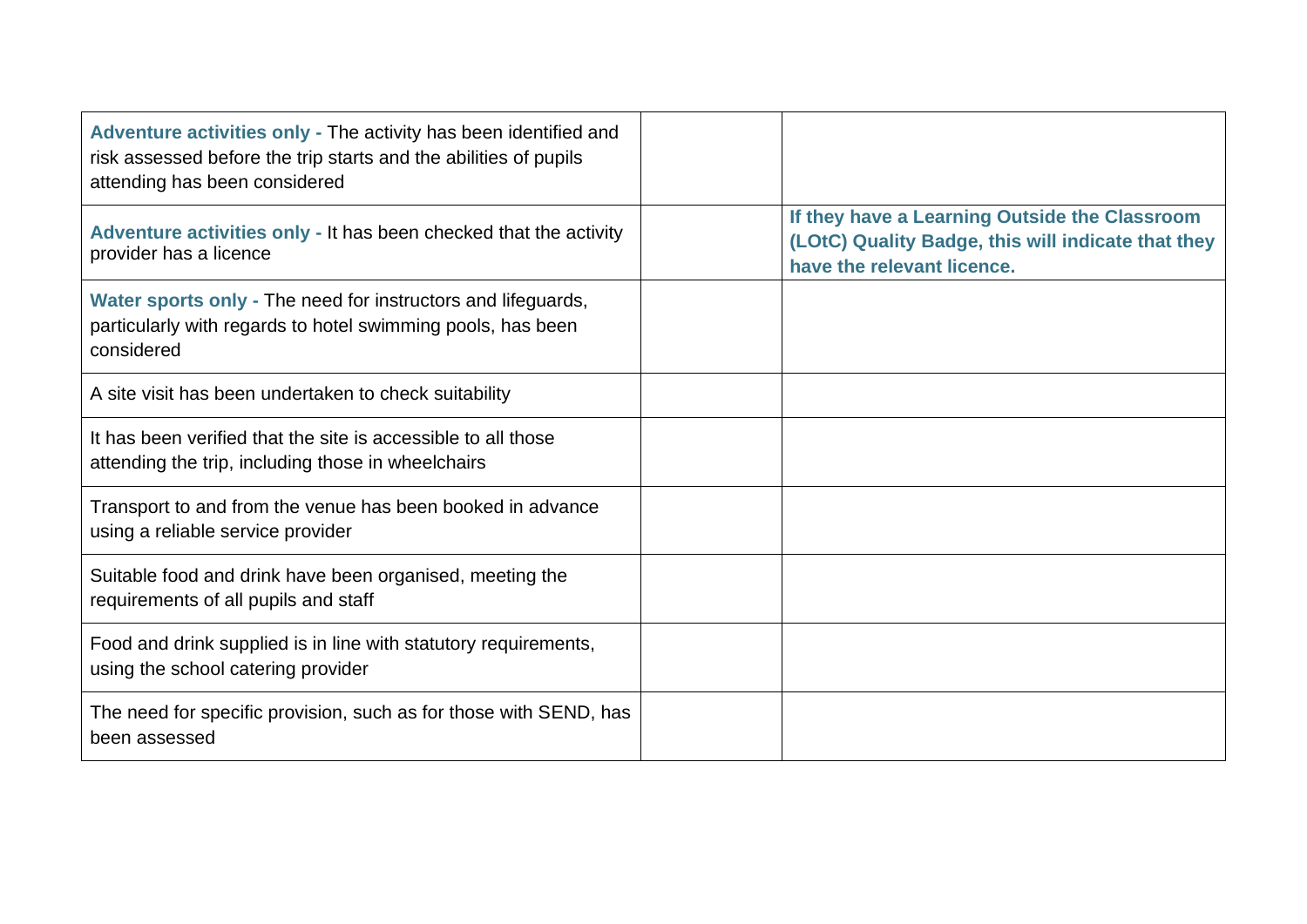| Any necessary provision to meet specific needs has been<br>arranged in line with statutory guidance and the school's policies |                              |  |
|-------------------------------------------------------------------------------------------------------------------------------|------------------------------|--|
| Pupils, parents and staff members have been made aware of any<br>equipment or clothing that they may need                     |                              |  |
|                                                                                                                               | <b>Staffing arrangements</b> |  |
| It has been ensured that an appropriate staff to pupil ratio is<br>always met, considering pupils with SEND                   |                              |  |
| The need for first aiders has been assessed and an appropriate<br>first aider to pupil ratio is met                           |                              |  |
| Staff members are appropriately trained for undertaking the<br>activities involved                                            |                              |  |
| Arrangements for covering missed lessons and setting work have<br>been discussed with the Headteacher and approved            |                              |  |
| A member of staff partaking on the trip has been appointed as the<br>emergency contact                                        |                              |  |
| A senior member of staff who is on the trip has been nominated<br>to coordinate any child protection issues                   |                              |  |
| Emergency contact arrangements have been checked and<br>necessary phone numbers distributed to staff members                  |                              |  |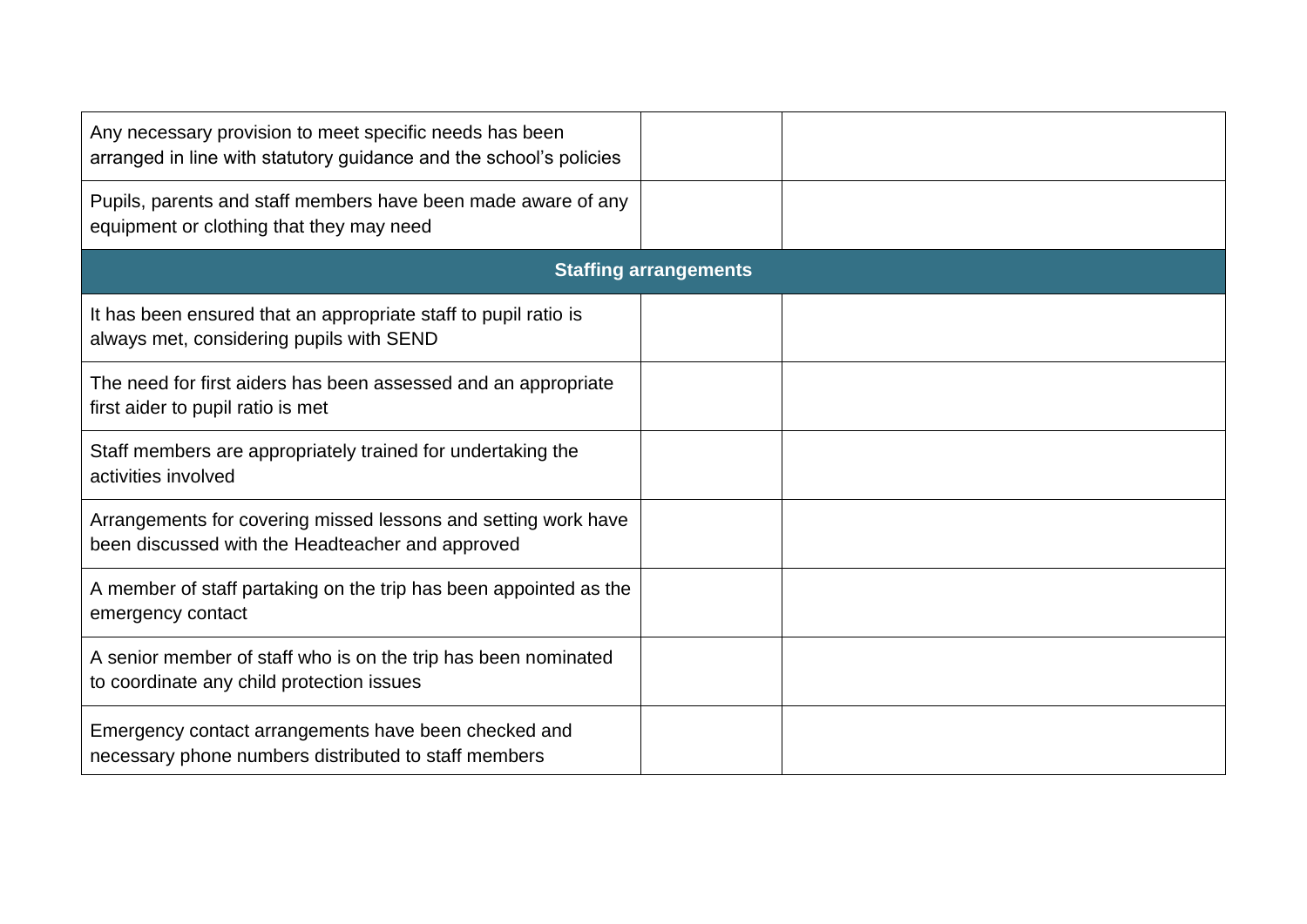| All staff members have been made aware of any requirements or<br>needs of those with SEND or medical conditions          |                                   |                                                                                                                                                                                                                                                                                            |
|--------------------------------------------------------------------------------------------------------------------------|-----------------------------------|--------------------------------------------------------------------------------------------------------------------------------------------------------------------------------------------------------------------------------------------------------------------------------------------|
| All supervisors have been made aware of their responsibilities                                                           |                                   |                                                                                                                                                                                                                                                                                            |
|                                                                                                                          | <b>Health and safety measures</b> |                                                                                                                                                                                                                                                                                            |
| All necessary health and safety, safeguarding and child<br>protection measures have been implemented                     |                                   |                                                                                                                                                                                                                                                                                            |
| A first aid kit is always easily accessible                                                                              |                                   |                                                                                                                                                                                                                                                                                            |
| The first aid kit has been fully stocked prior to the trip                                                               |                                   |                                                                                                                                                                                                                                                                                            |
| The main hazards of the trip have been identified and appropriate<br>control measures put in place to reduce these risks |                                   |                                                                                                                                                                                                                                                                                            |
|                                                                                                                          |                                   | You should check whether the venue has<br>appropriate safety standards and liability<br>insurance.<br>Check whether the provider holds the LOtC                                                                                                                                            |
| Risk assessments have been obtained from the venue                                                                       |                                   | <b>Quality Badge or a similar local accreditation. If</b><br>the provider does not hold the badge, you<br>should ensure they are an appropriate<br>organisation to use. This could include<br>checking their risk assessments, control<br>measures or staff competence. A full list of the |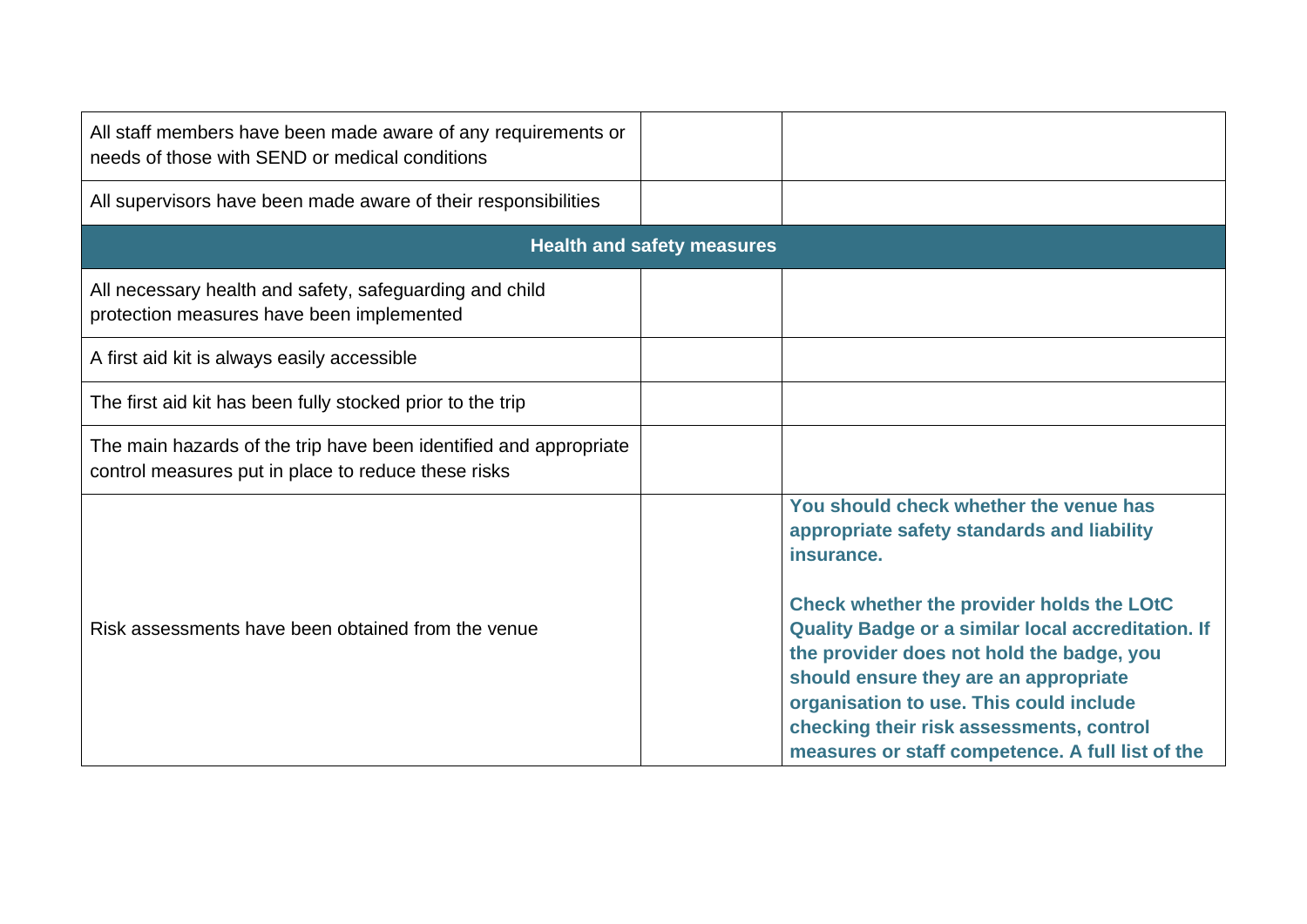|                                                                                                                                    |                             | areas to consider checking are outlined in<br>section 3 of the DfE's guidance here. |
|------------------------------------------------------------------------------------------------------------------------------------|-----------------------------|-------------------------------------------------------------------------------------|
| An agreement has been created between the school and the<br>provider which outlines what everyone is responsible for               |                             |                                                                                     |
| A class list and emergency contact numbers have been<br>distributed to each member of staff on the school trip                     |                             |                                                                                     |
| At least one staff member for each group has a charged phone<br>with them which can be used in the event of an emergency           |                             |                                                                                     |
| The weather forecast has been assessed and conditions have<br>been considered                                                      |                             |                                                                                     |
| Supervisors have been informed to conduct frequent head counts<br>at appropriate times, such as when arriving at and leaving areas |                             |                                                                                     |
| All staff members have been made aware of the appropriate<br>reporting procedure to follow in the event of an accident             |                             |                                                                                     |
| The security arrangements of the venue have been verified as<br>appropriate                                                        |                             |                                                                                     |
| Each pupil has been supplied with a school contact card                                                                            |                             |                                                                                     |
|                                                                                                                                    | <b>Medical arrangements</b> |                                                                                     |
| The trip lead has a record of relevant medical information for all<br>those attending the trip, including staff members            |                             |                                                                                     |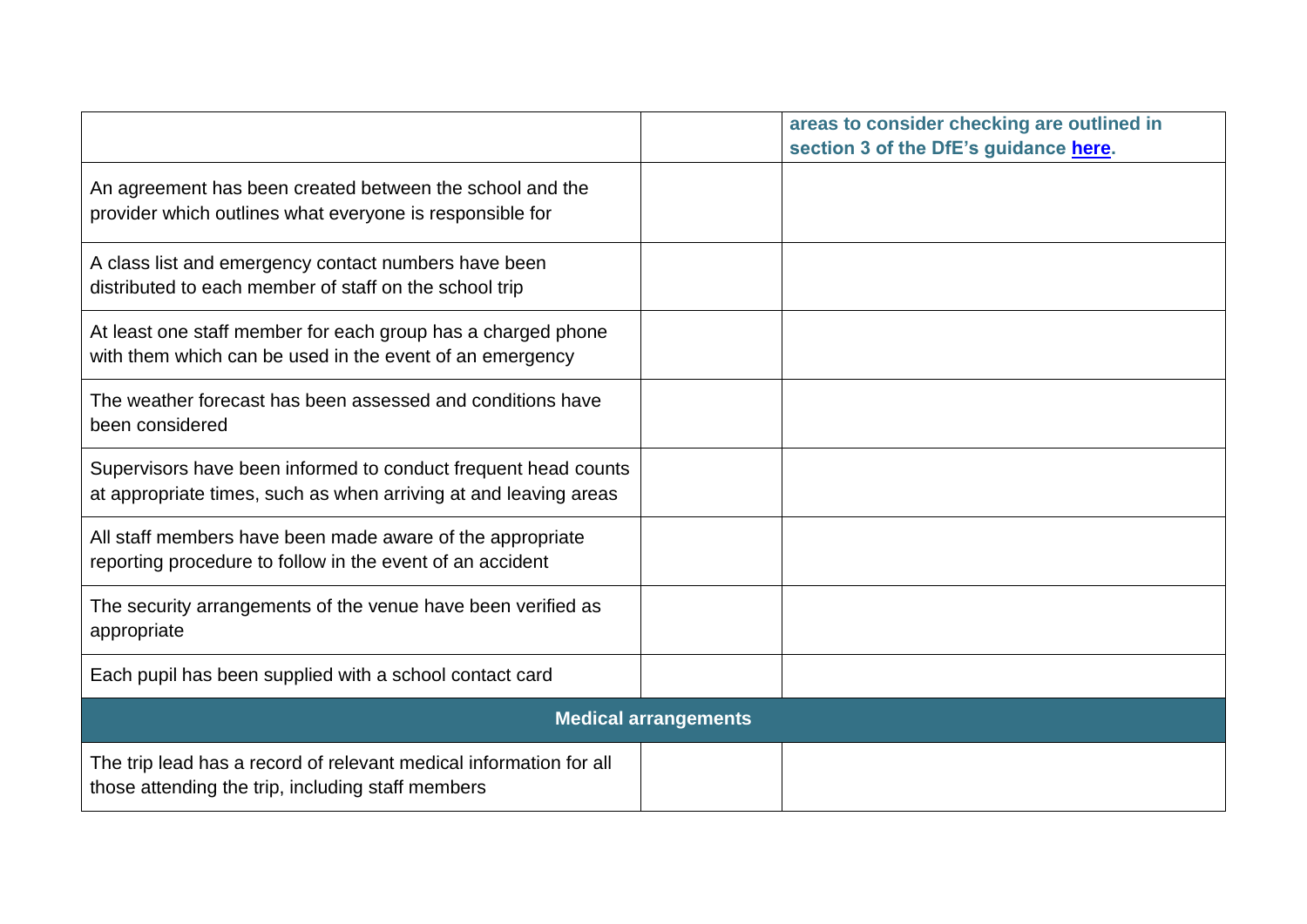| A sufficient number of supervisors are trained in first aid                                                                                  |  |
|----------------------------------------------------------------------------------------------------------------------------------------------|--|
| Any potential health hazards associated with the site have been<br>identified and all staff members have been made aware of them             |  |
| Appropriate arrangements for those with medical conditions are<br>in place, such as carrying extra snacks for pupils with low blood<br>sugar |  |
| The school's Pupils with Medical Conditions and Administration of<br>Medication Policy is always followed                                    |  |
| Pupils' parents have given any medication or inhalers to the<br>relevant supervisor and these are clearly labelled with<br>instructions      |  |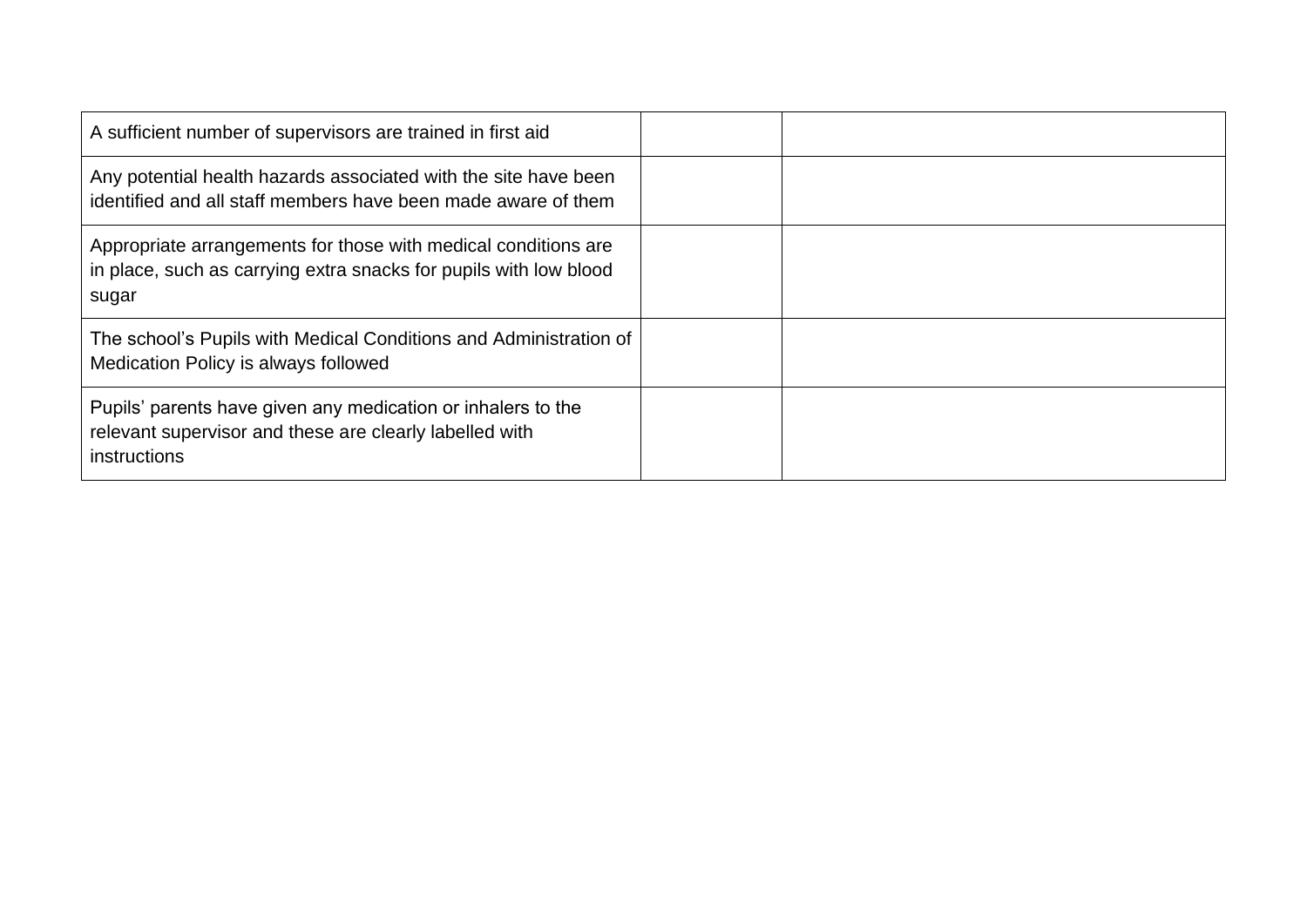| <b>Residential visits</b>                                                                                                                                                       |  |  |
|---------------------------------------------------------------------------------------------------------------------------------------------------------------------------------|--|--|
| The trip lead has verified that the overnight accommodation<br>complies with all health and safety requirements                                                                 |  |  |
| Parents have been previously supplied with a checklist of the<br>equipment, clothing and footwear needed for the trip                                                           |  |  |
| A rota for supervisors has been arranged, ensuring that there is<br>always at least one adult on duty who is available for pupils to<br>contact at any time                     |  |  |
| All adults on residential trips have undergone the necessary<br>safeguarding checks and have been made aware of child<br>protection procedures                                  |  |  |
| Every effort has been made to ensure that, wherever possible, a<br>member of staff of the same sex will be within reasonable<br>proximity of the pupil's sleeping accommodation |  |  |
| A point of contact at the school has been established and parents<br>informed of this                                                                                           |  |  |
| <b>Travel and transport</b>                                                                                                                                                     |  |  |
| The trip lead has collated the necessary documentation for all<br>staff and pupils, including passports, plane tickets and visas                                                |  |  |
| <b>Insurance</b>                                                                                                                                                                |  |  |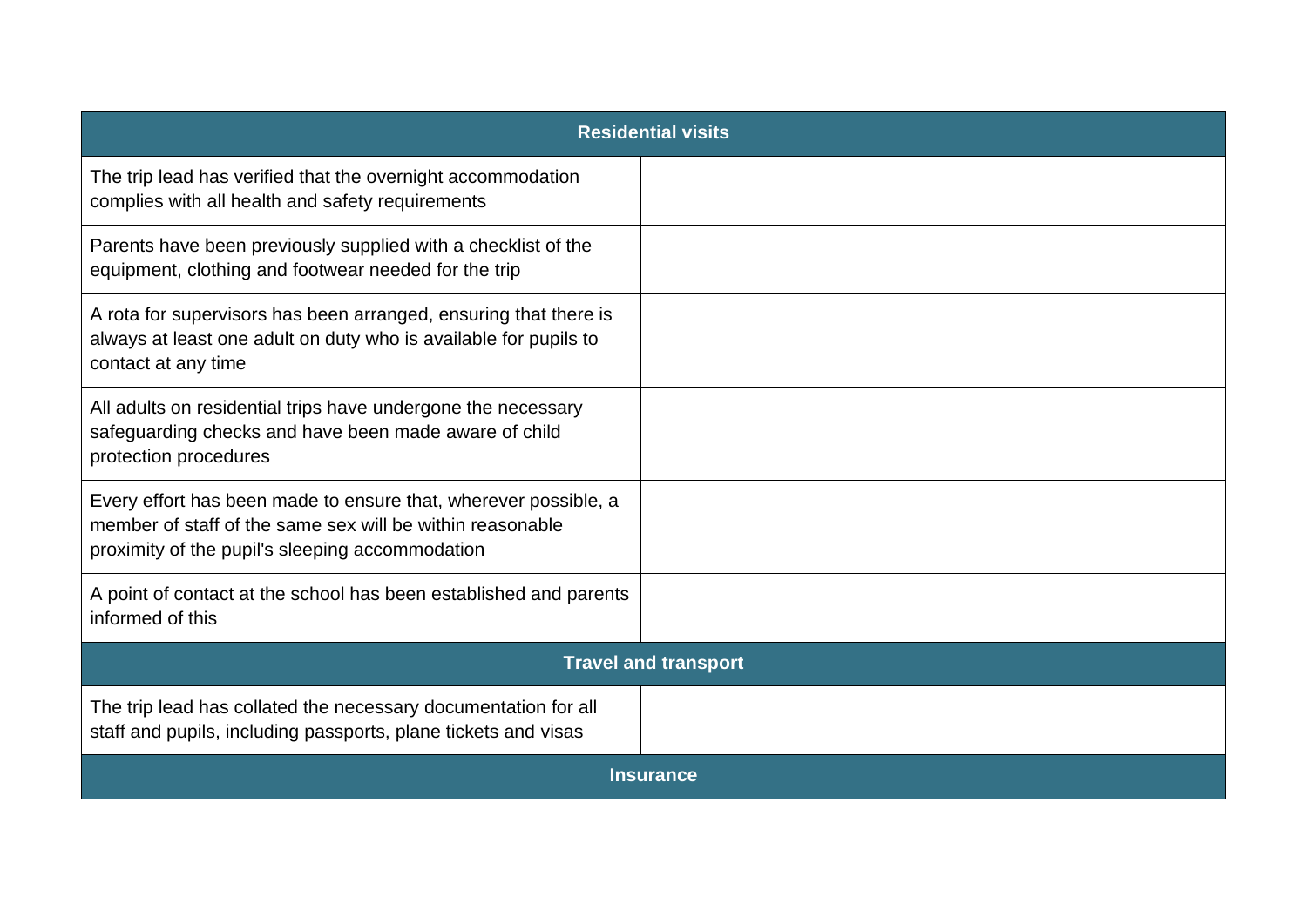| The trip lead has confirmed that the school's insurance<br>arrangements adequately cover the trip and the activities involved   |                        |  |  |  |  |  |  |
|---------------------------------------------------------------------------------------------------------------------------------|------------------------|--|--|--|--|--|--|
| The trip has been planned in accordance with the school's<br>insurance policy and subsequent insurance arrangements             |                        |  |  |  |  |  |  |
|                                                                                                                                 | <b>Study materials</b> |  |  |  |  |  |  |
| The programme of activities has been confirmed                                                                                  |                        |  |  |  |  |  |  |
| Any adjustments to the programme of activities have been made,<br>such as for pupils with SEND and medical conditions           |                        |  |  |  |  |  |  |
| Relevant work and resources have been prepared                                                                                  |                        |  |  |  |  |  |  |
| There are clear aims and objectives of the trip                                                                                 |                        |  |  |  |  |  |  |
| An alternative programme of activities has been arranged in case<br>the original programme needs to be abandoned for any reason |                        |  |  |  |  |  |  |
| Pupils have been allocated an appropriate amount of 'down-time'                                                                 |                        |  |  |  |  |  |  |
| Pupils have been reminded of the expected standards of conduct<br>and behaviour                                                 |                        |  |  |  |  |  |  |
| <b>Emergency procedures</b>                                                                                                     |                        |  |  |  |  |  |  |
| All staff members have been made aware of relevant emergency<br>procedures, including evacuation and lockdown procedures        |                        |  |  |  |  |  |  |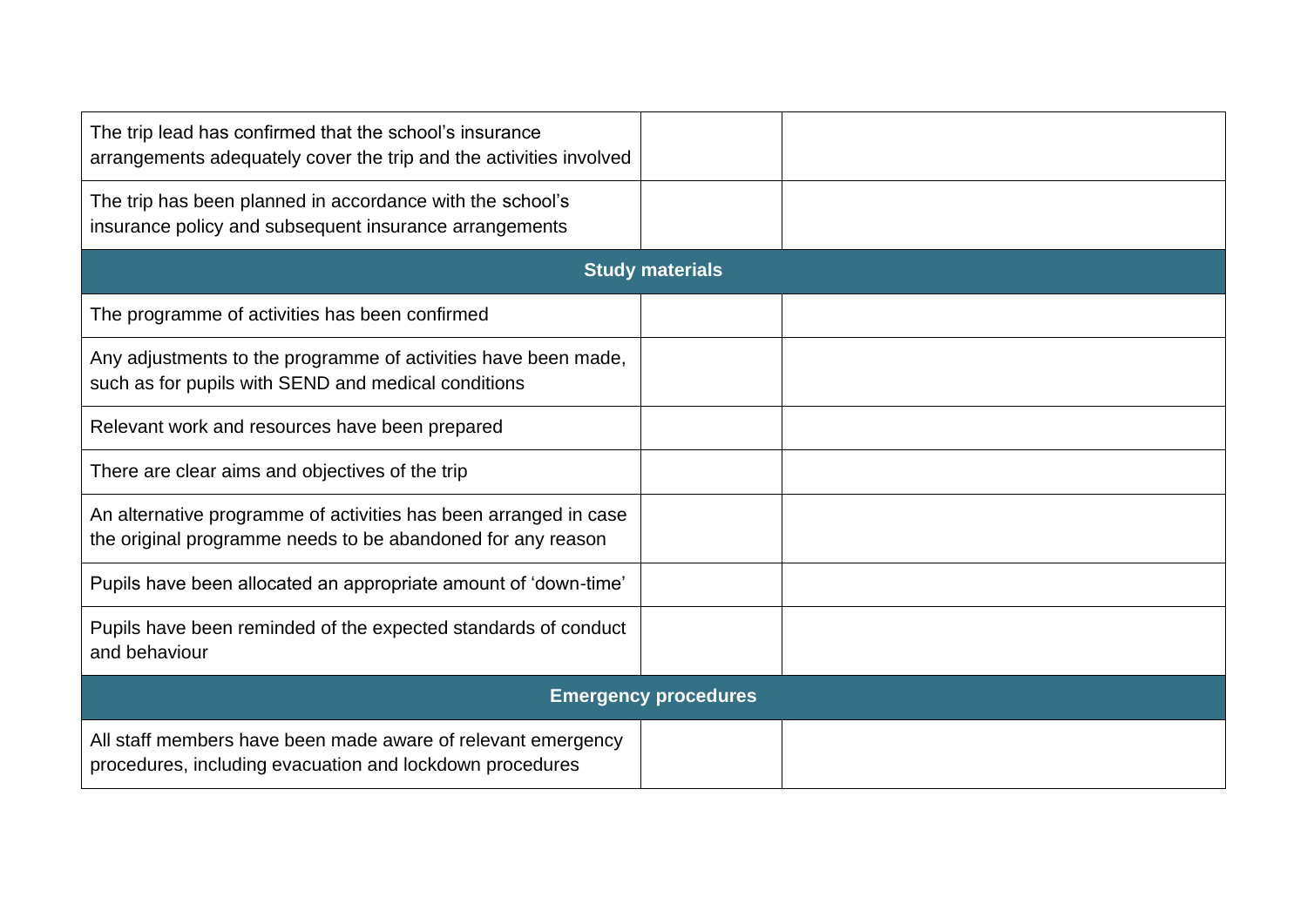| Staff members are aware of the specific emergency procedures<br>at the venue                                               |                        |  |
|----------------------------------------------------------------------------------------------------------------------------|------------------------|--|
| All staff members are aware of the exit points at the venue                                                                |                        |  |
| The trip lead is aware of who to report to in the event of a critical<br>incident                                          |                        |  |
|                                                                                                                            | <b>Trip evaluation</b> |  |
| There is a process in place for evaluating all trips once they have<br>concluded from the planning through to visit itself |                        |  |
|                                                                                                                            |                        |  |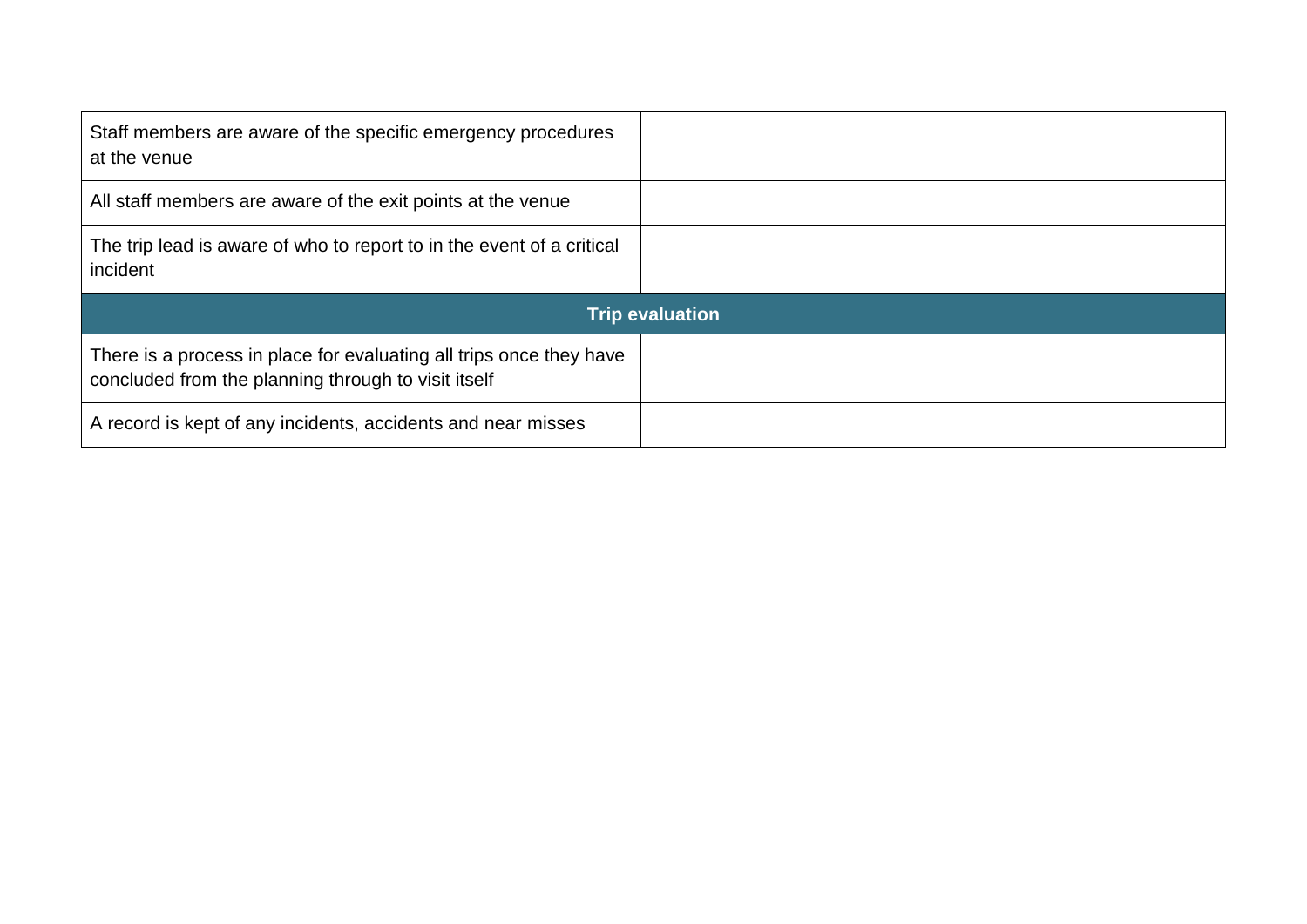| <b>Pre-Visit Excursion Report</b>                             |  |  |  |  |  |  |
|---------------------------------------------------------------|--|--|--|--|--|--|
| <b>VENUE:</b>                                                 |  |  |  |  |  |  |
| Date of Trip                                                  |  |  |  |  |  |  |
| <b>Brief Description:</b>                                     |  |  |  |  |  |  |
| Description of Route:                                         |  |  |  |  |  |  |
| Points of Interest:                                           |  |  |  |  |  |  |
| Include opening hours, resource person, telephone number, etc |  |  |  |  |  |  |
| Places for Lunch:                                             |  |  |  |  |  |  |
| <b>Toilet Facilities:</b>                                     |  |  |  |  |  |  |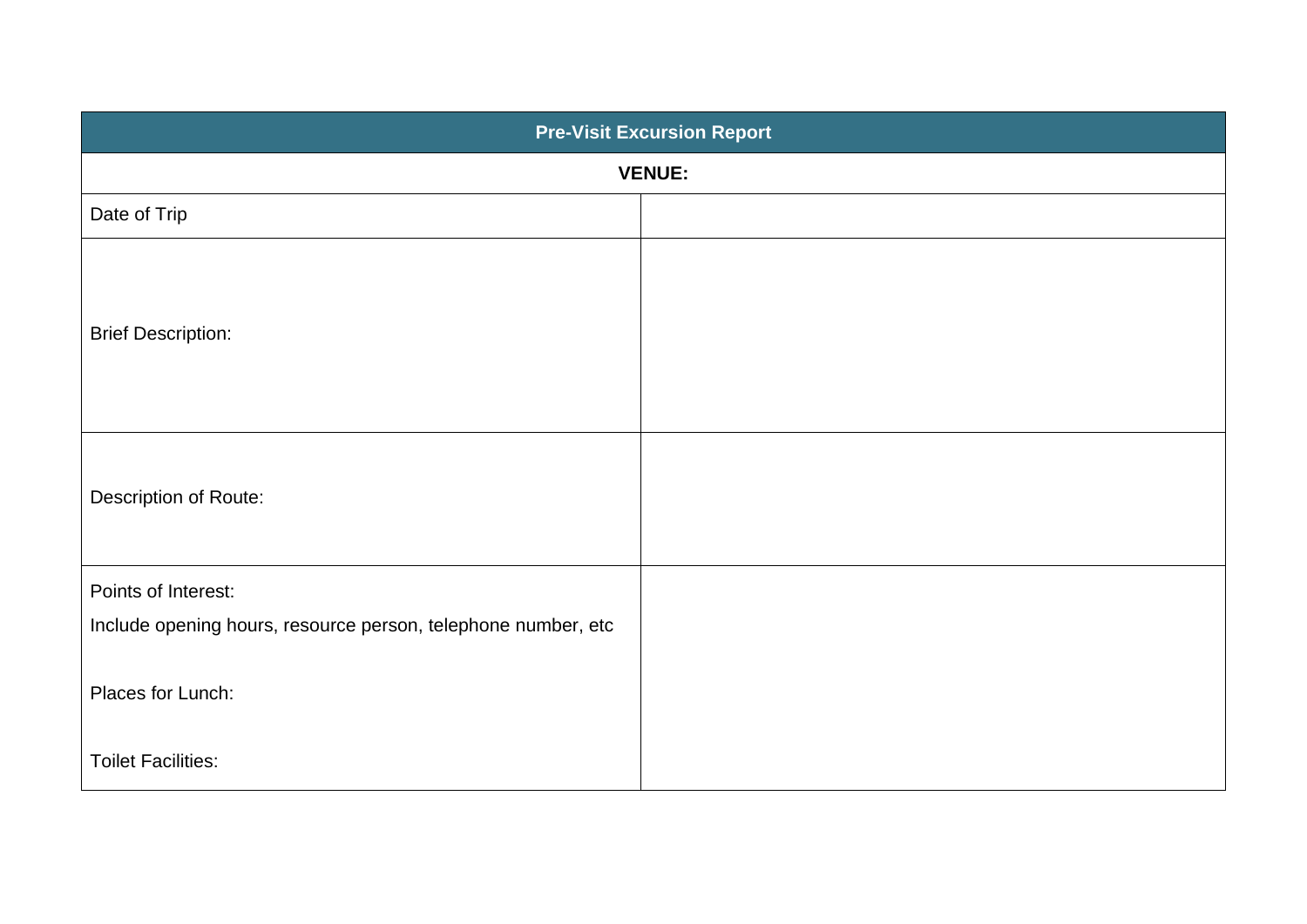| Specific Problems and Possible Danger Areas: |                                 |
|----------------------------------------------|---------------------------------|
| <b>General Comments and Evaluation:</b>      |                                 |
|                                              | <b>Plan B - The Backup Plan</b> |
| New Activity / Plan                          |                                 |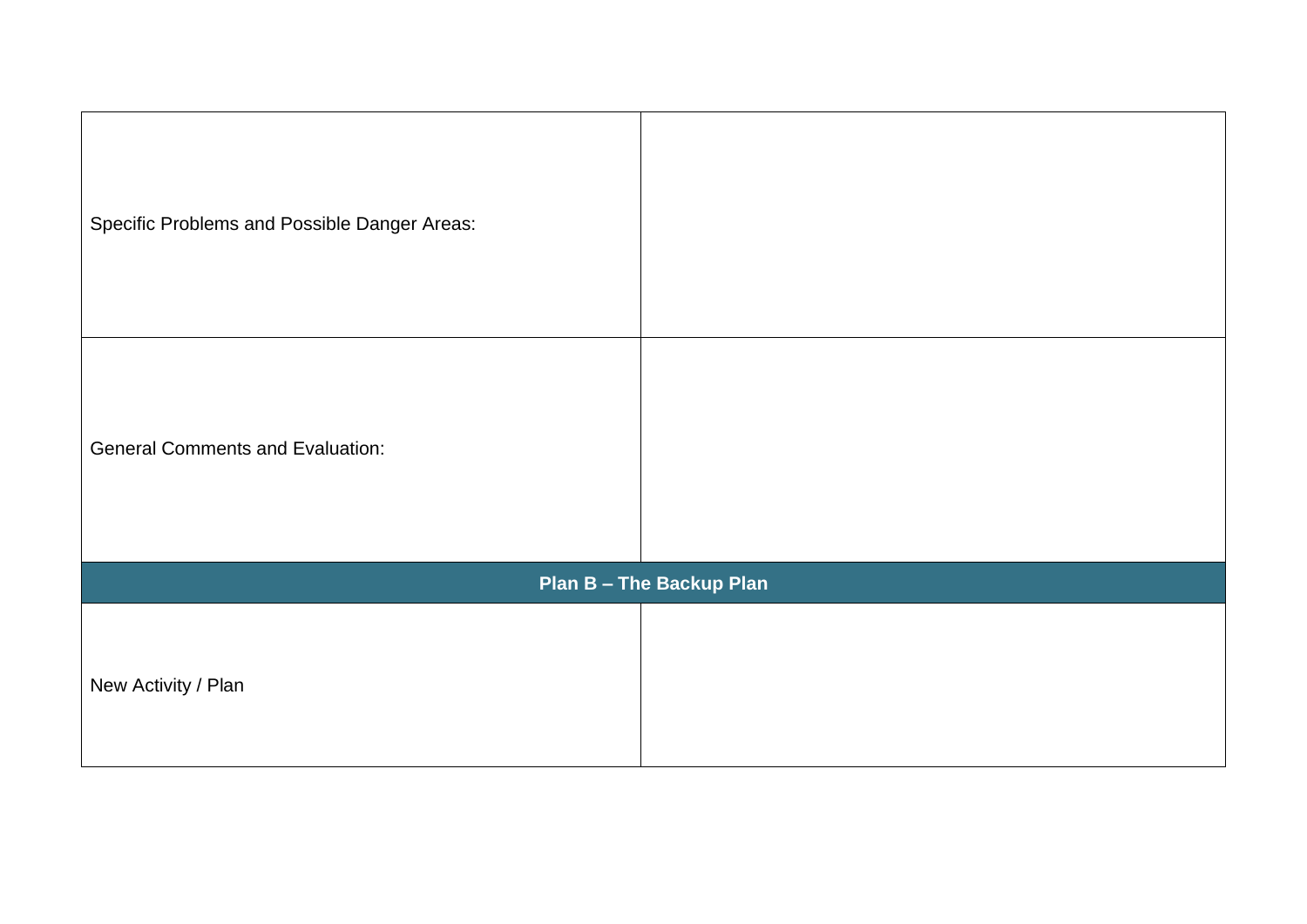# **Appendix 4 – Educational Visits and School Trips Risk Assessment**

| <b>Activity/</b><br><b>Process/</b><br><b>Operation</b>                                          | <b>What are the Hazards</b><br>to Health and Safety | <b>What Risks do they</b><br>pose and to whom? | <b>Risk</b><br><b>Level</b><br>H/M/L | <b>What precautions have</b><br>been taken to reduce the<br>risk?                                                                                                                                                                                                               | <b>Risk Level</b><br><b>Achieved</b><br>H/M/L | <b>What further</b><br>action is needed<br>to reduce the risk |
|--------------------------------------------------------------------------------------------------|-----------------------------------------------------|------------------------------------------------|--------------------------------------|---------------------------------------------------------------------------------------------------------------------------------------------------------------------------------------------------------------------------------------------------------------------------------|-----------------------------------------------|---------------------------------------------------------------|
| Type of<br>vehicle to<br>be used to<br>transport<br>students<br>to venue<br>(coach or<br>private | Coach<br>$\bullet$                                  | R.T.A.<br>$\bullet$                            | M<br>M                               | Mobile phone available<br>Using reputable and<br>established company<br>Roadworthy condition and<br>other legal requirements                                                                                                                                                    | L                                             | Schools to operate<br>an approved list of<br>companies        |
| car)<br>Passenger<br>safety and<br>supervision                                                   | <b>Insufficient</b><br>supervision                  | Inappropriate behaviour                        | M                                    | Recommended staff-<br>student ratios are<br>complied with<br>Staff are appropriately<br>$\bullet$<br>qualified and<br>experience to<br>supervise travel<br><b>Child protection</b><br>$\bullet$<br>measures are fully<br>implemented<br>Inexperience staff to<br>be accompanied |                                               |                                                               |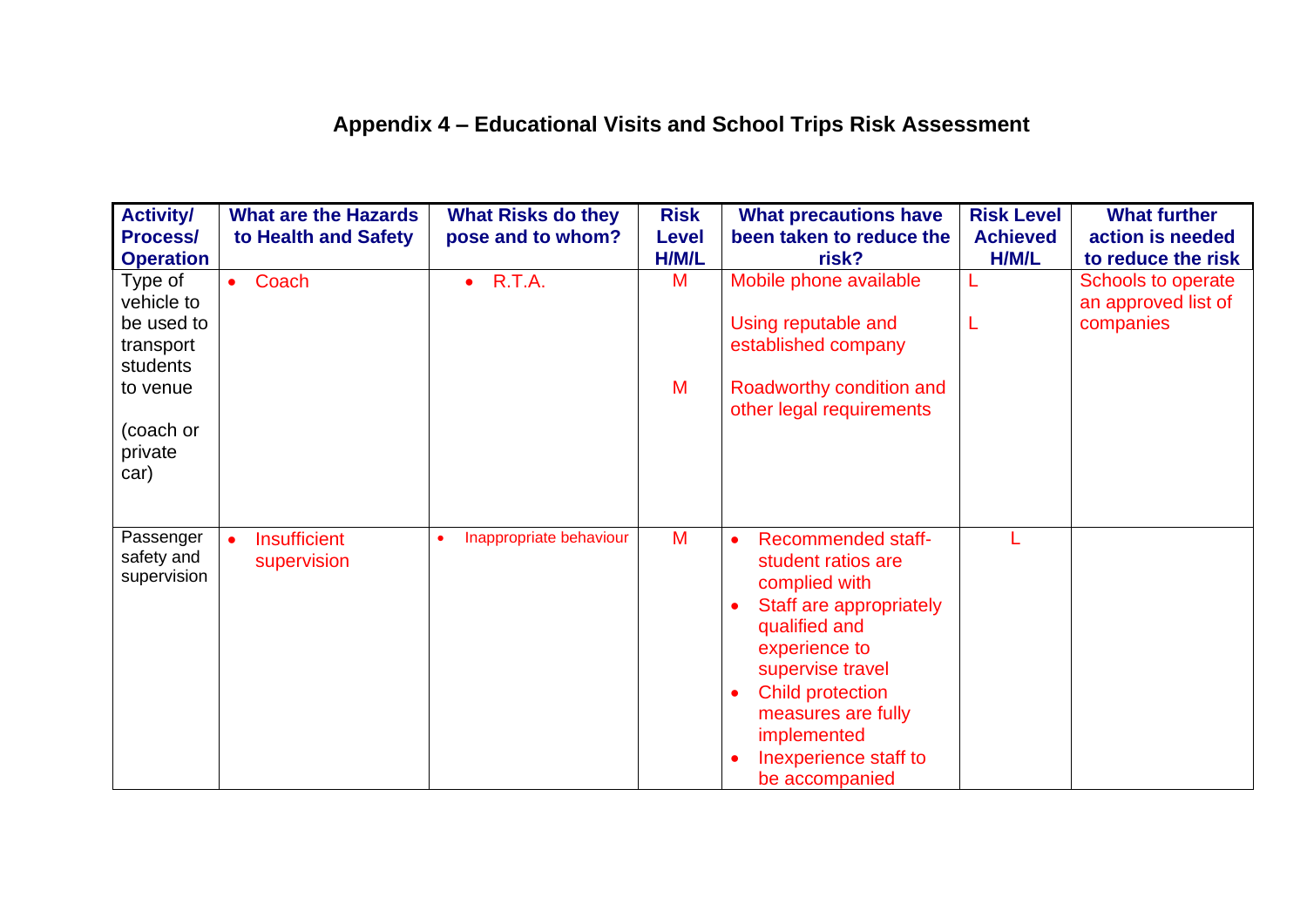| Prior to<br>departure                         | Parental/carer<br>$\bullet$<br>knowledge of<br>venue  | Parents/carers<br>$\bullet$<br>unaware of details<br>such as venue and<br>collection and<br>dispersal points | M | <b>Publicize details</b><br>$\bullet$<br>(including estimated<br>time of return)<br>Procedure in place for<br>late alteration of details                                                                                                        | <b>Check with</b><br>$\bullet$<br>students that<br>parents are fully<br>aware of details             |
|-----------------------------------------------|-------------------------------------------------------|--------------------------------------------------------------------------------------------------------------|---|-------------------------------------------------------------------------------------------------------------------------------------------------------------------------------------------------------------------------------------------------|------------------------------------------------------------------------------------------------------|
|                                               | <b>Students left behind</b><br>$\bullet$<br>at school | <b>Students faced with</b><br>$\bullet$<br>difficult choices to<br>make                                      | M | Register taken before<br>$\bullet$<br>departure<br>Take a list of students<br>on the trip                                                                                                                                                       |                                                                                                      |
|                                               | School unaware of<br>$\bullet$<br>those involved      | School unaware of<br>$\bullet$<br>pupils & staff<br>involved                                                 | M | Copy of register left as<br>agreed with senior staff                                                                                                                                                                                            | Inform school of<br>any changes                                                                      |
| <b>The</b><br>journey to<br>and from<br>venue | The vehicle / other<br>$\bullet$<br>road users        | <b>Road traffic</b><br>$\bullet$<br>accident leading to<br>minor or severe<br>injury / death                 | M | <b>Competent drivers</b><br>used<br><b>Students not to distract</b><br>the driver<br><b>Speed limits always</b><br>adhered to<br>Route is planned in<br>advance<br>All drivers should know<br>the route<br>Avoid driving in convoy<br>$\bullet$ | <b>Travelling in</b><br>convoy is not<br>recommended<br>as it can divert a<br>driver's<br>attention. |
|                                               | <b>Driver fatigue</b><br>$\bullet$                    | <b>Falling asleep</b><br>$\bullet$<br>whilst driving                                                         | Н | Regular breaks or two<br>drivers used for longer<br>journeys                                                                                                                                                                                    | Careful<br>$\bullet$<br>consideration<br>should be given<br>to journeys<br>taking place              |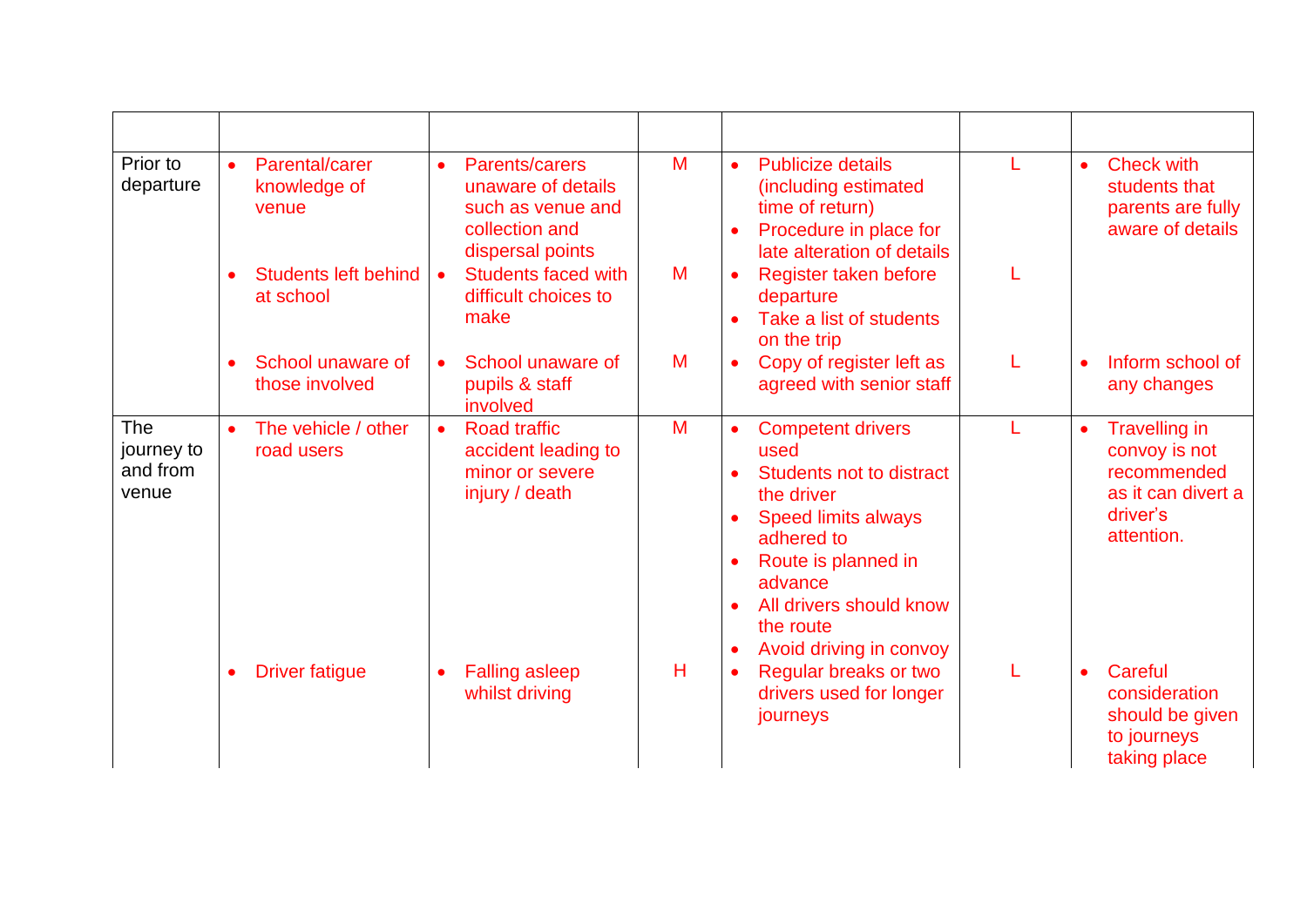|                         | $\bullet$ | <b>Body fluids</b>                                                                        | $\bullet$ | Infection through<br>contact with blood,<br>vomit, urine or<br>faeces         | M |                        | Plan route to allow<br>enough breaks for<br>toilet facilities<br>Contingency plans to<br>be in place to deal with<br>travel sickness                               | after a day's<br>work |
|-------------------------|-----------|-------------------------------------------------------------------------------------------|-----------|-------------------------------------------------------------------------------|---|------------------------|--------------------------------------------------------------------------------------------------------------------------------------------------------------------|-----------------------|
|                         | $\bullet$ | <b>Students standing</b><br>up or moving<br>around when<br>vehicle is moving              | $\bullet$ | Minor injury risk<br>from falling over                                        | M | $\bullet$              | Seat belt are always<br>fitted and worn whilst<br>vehicle is moving                                                                                                |                       |
|                         | $\bullet$ | <b>Students opening</b><br>doors when vehicle<br>is moving                                |           | Severe injury risk<br>through falling<br>through open doors                   | Н | $\bullet$<br>$\bullet$ | Students instructed to<br>stay in seats until<br>directed to move<br>Where fitted, child-lock<br>devices should be<br>activated                                    |                       |
|                         | $\bullet$ | <b>Students opening</b><br>windows and<br>throwing object out<br>of vehicle               |           | Risk of injury to<br>pedestrians or<br>other road users                       | H | $\bullet$<br>$\bullet$ | <b>Window restrictors</b><br>used<br>This instruction given<br>as part of the code of<br>conduct<br>Instruction given not to<br>open windows without<br>permission |                       |
| Arrival at<br>the venue | $\bullet$ | <b>Students</b><br>disembarking in an<br>exposed or<br>potentially<br>dangerous situation | $\bullet$ | <b>Risk of injury from</b><br>other vehicles on<br>roadside or in car<br>park | M |                        | Adult to disembark first<br>to direct pupils to an<br>assembly point<br>The same procedures<br>should apply when                                                   |                       |